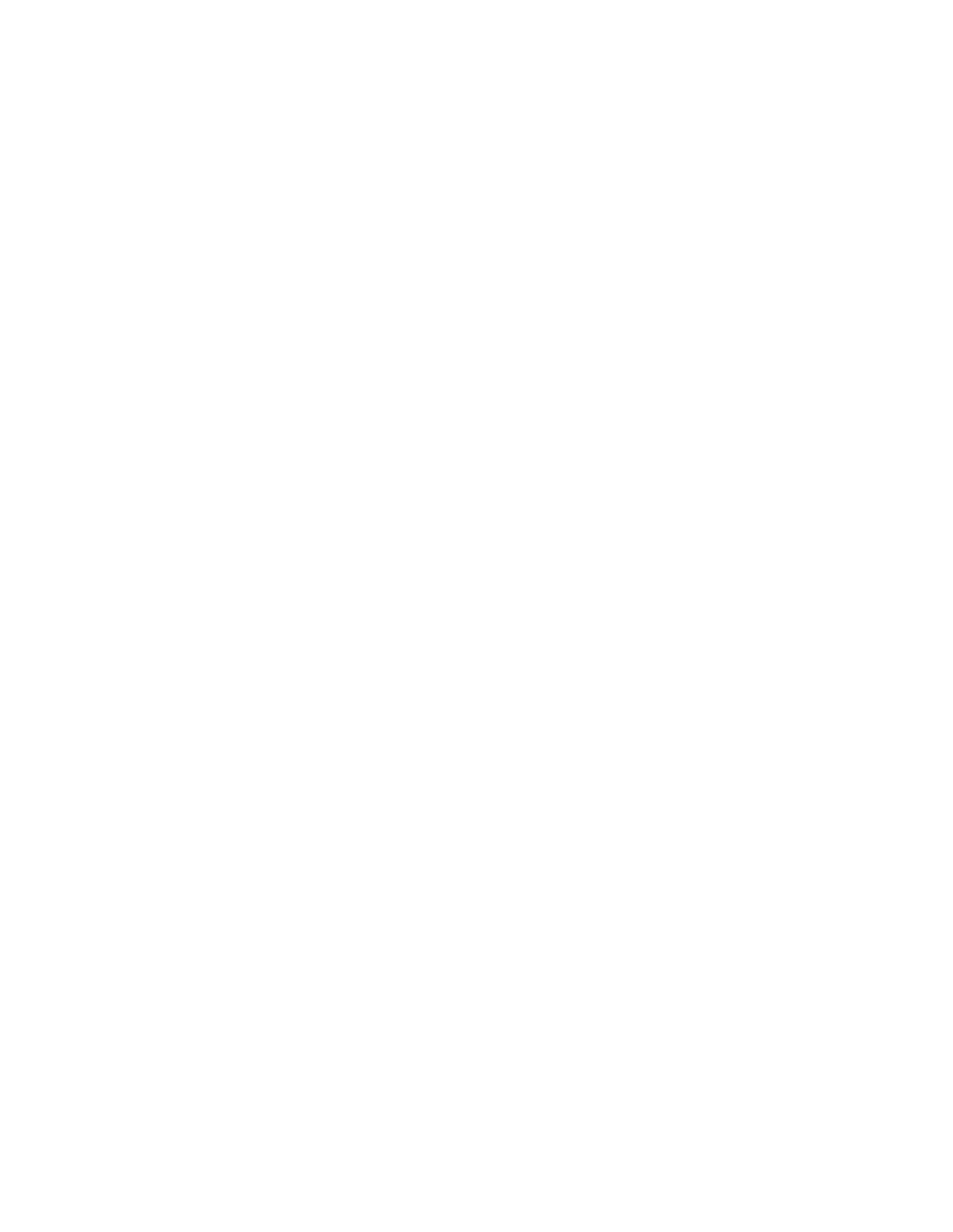# **Contents**

| 5  | <b>Institutional Snapshot</b>                                                     |
|----|-----------------------------------------------------------------------------------|
| 5  | Student Headcounts - Enrollment                                                   |
| 7  | Recruitment and Admissions of<br>Degree-seeking students                          |
| 7  | Financial Assistance for Student                                                  |
| 8  | Student Retention and Program Productivity                                        |
| 11 | Faculty Demography                                                                |
| 13 | Availability of Instructional Resources and<br><b>Information Technology</b>      |
| 15 | Financial Data                                                                    |
| 17 | Federal Compliance Report                                                         |
| 17 | Credits, Program Length, and Tuition                                              |
| 18 | <b>Institutional Records of Student Complaints</b>                                |
| 19 | Transfer of Credit                                                                |
| 20 | Verification of Student Identity                                                  |
| 21 | Title IV Program and Related<br>Responsibilities                                  |
| 24 | <b>Institutional Disclosures and Advertising</b><br>and Recruiting Materials      |
| 24 | Relationships with Other Accrediting<br>Agencies and with State Regulatory Bodies |
| 25 | Public Notification of Comprehensive<br>Evaluation Visit and Third Party Comment  |
| 27 | Materials Available in the Resource Room                                          |

to the Team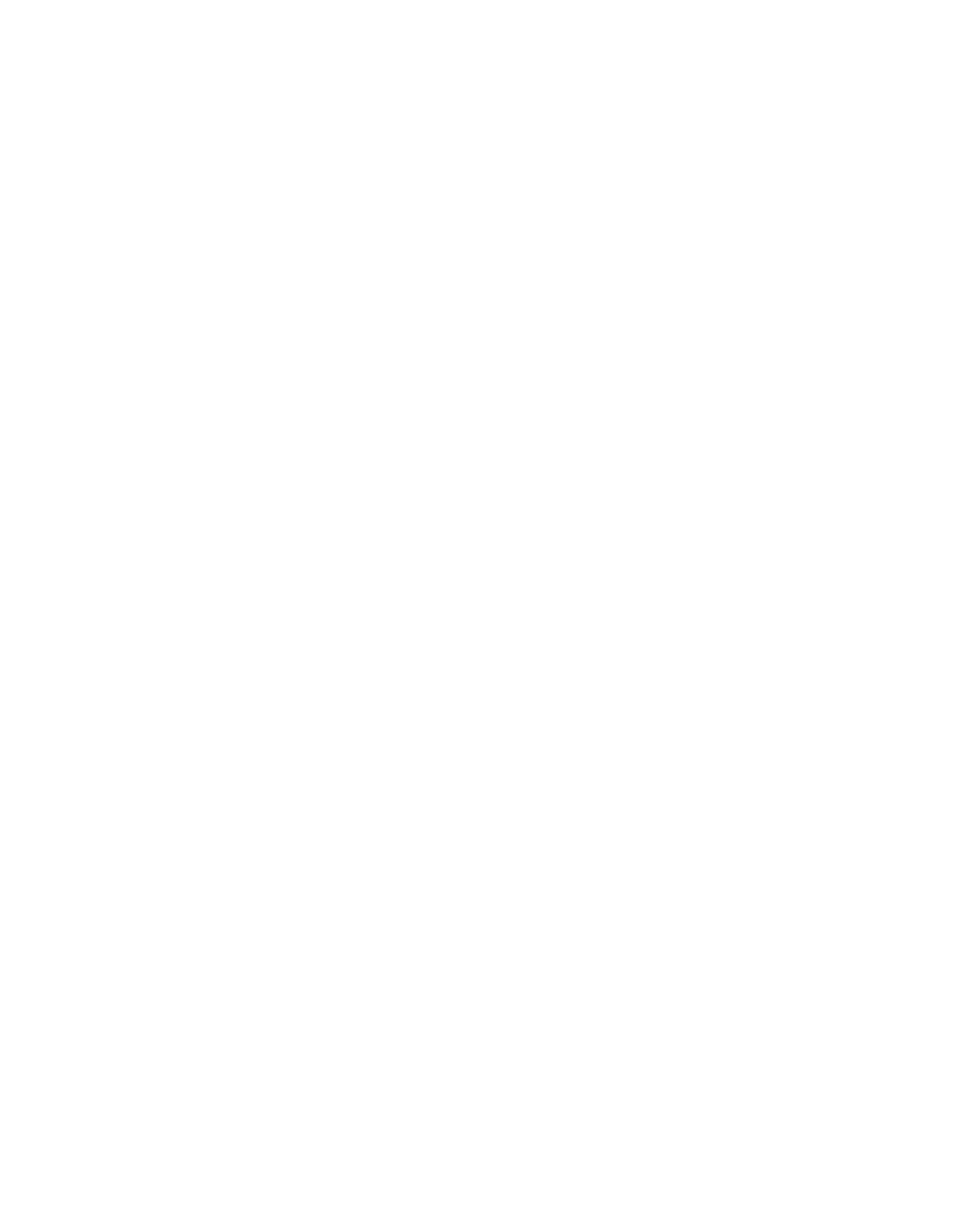# <span id="page-4-0"></span>**Institutional Snapshot Kansas State University**

# **1. Student Headcounts - Enrollment**

### **1A. Undergraduates: Class Level**

| <b>Undergrads by Class Level</b> | <b>Fall 2010</b> | <b>Fall 2011</b> |
|----------------------------------|------------------|------------------|
| Freshmen                         | 4,817            | 4,917            |
| Sophomore                        | 3,992            | 3,932            |
| Junior                           | 4,094            | 4,138            |
| Senior                           | 5,852            | 6,054            |
| HS/concurrent                    | 117              | 104              |
| Nondeg/special                   | 333              | 240              |
| <b>Totals</b>                    | 19.205           | 19,385           |

### **1B. Undergraduates: Degree and Non-degree Seeking**

| Degree-seeking<br>Undergraduates | <b>Fall 2010</b> | <b>Fall 2011</b> |       |
|----------------------------------|------------------|------------------|-------|
| American Indian                  | Male             | 45               | 35    |
|                                  | Female           | 42               | 44    |
| Asian                            | Male             | 122              | 143   |
|                                  | Female           | 81               | 98    |
| <b>Black</b>                     | Male             | 431              | 440   |
|                                  | Female           | 365              | 374   |
| Hawaiian/Pacific                 | Male             | 22               | 20    |
| Island                           | Female           | 9                | 12    |
| Hispanic                         | Male             | 449              | 492   |
|                                  | Female           | 459              | 534   |
| Multiracial                      | Male             | 161              | 223   |
|                                  | Female           | 185              | 245   |
| White                            | Male             | 7,964            | 7,853 |
|                                  | Female           | 7,425            | 7,221 |
| Nonresident Alien                | Male             | 587              | 673   |
|                                  | Female           | 332              | 372   |
| Unknown                          | Male             | 39               | 123   |
|                                  | Female           | 35               | 129   |

| Non-degree-seeking<br><b>Undergraduates</b> |        | Fall 2010 Fall 2011 |                |
|---------------------------------------------|--------|---------------------|----------------|
| American Indian                             | Male   | 1                   | 0              |
|                                             | Female | 2                   | 2              |
| Asian                                       | Male   | $\overline{4}$      | 5              |
|                                             | Female | 11                  | 12             |
| <b>Black</b>                                | Male   | 5                   | 6              |
|                                             | Female | 17                  | 10             |
| Hawaiian/Pacific                            | Male   | 0                   | 1              |
| Island                                      | Female | $\Omega$            | $\mathbf{1}$   |
| Hispanic                                    | Male   | 11                  | 4              |
|                                             | Female | 22                  | 11             |
| Multiracial                                 | Male   | 3                   | 2              |
|                                             | Female | 3                   | $\overline{4}$ |
| White                                       | Male   | 86                  | 91             |
|                                             | Female | 192                 | 139            |
| Nonresident Alien                           | Male   | 42                  | 26             |
|                                             | Female | 35                  | 25             |
| Unknown                                     | Male   | 7                   | 4              |
|                                             | Female | 11                  | 11             |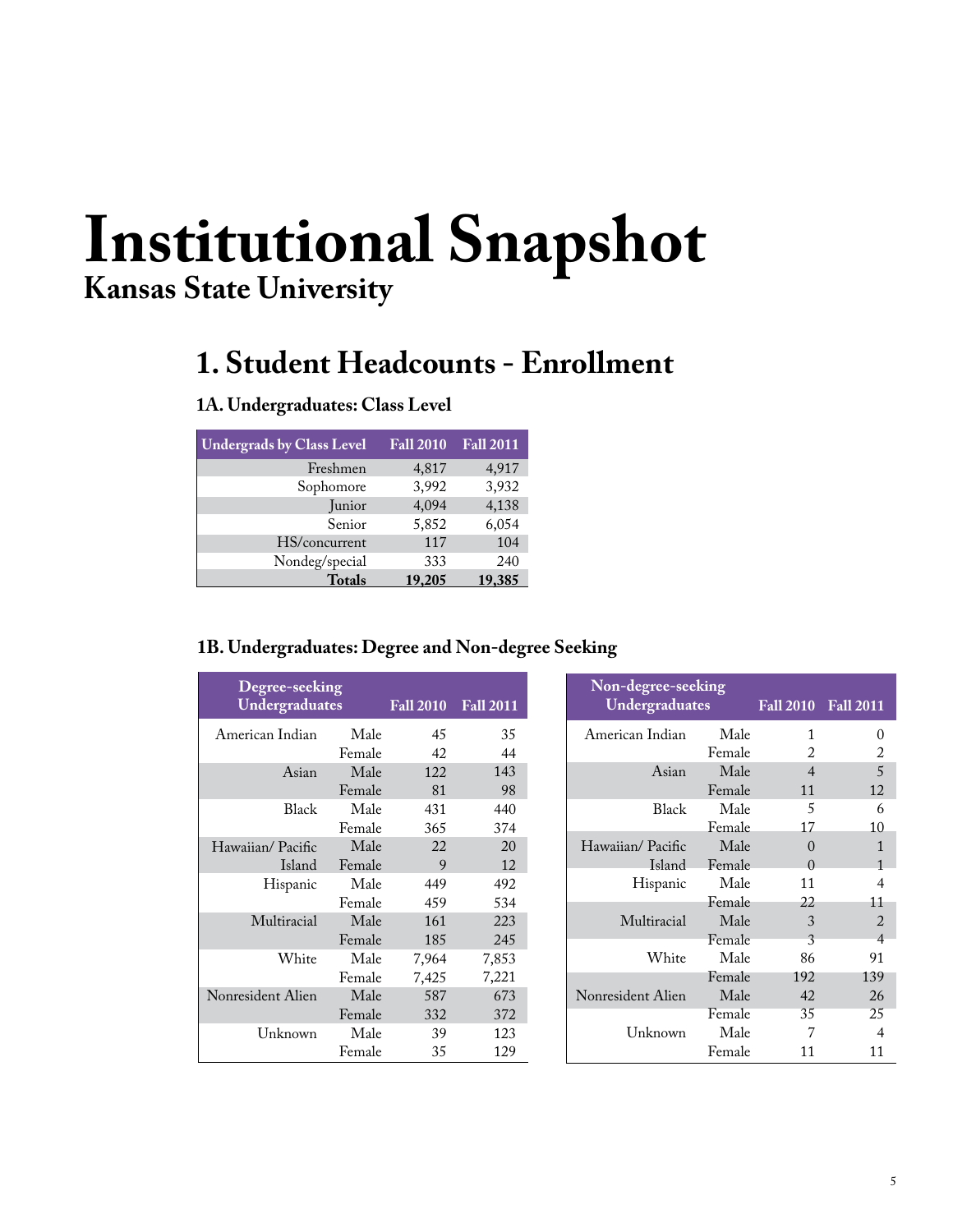## **1C. Graduate Students**

| Graduate students by Class Level Fall 2010 |       | <b>Fall 2011</b> |
|--------------------------------------------|-------|------------------|
| Master's                                   | 2,133 | 2,329            |
| Doctoral                                   | 1,089 | 1,099            |
| Professional Practice                      | 462   | 457              |
| Non-degree                                 | 699   | 593              |
| <b>Totals</b>                              | 4,383 |                  |

| Degree-seeking<br><b>Graduate students</b> |        | Fall 2010 Fall 2011 |                |
|--------------------------------------------|--------|---------------------|----------------|
| American Indian                            | Male   | 7                   | $\overline{4}$ |
|                                            | Female | 10                  | 10             |
| Asian                                      | Male   | 32                  | 37             |
|                                            | Female | 47                  | 55             |
| <b>Black</b>                               | Male   | 69                  | 65             |
|                                            | Female | 67                  | 70             |
| Hawaiian/Pacific                           | Male   | $\mathcal{L}$       | 2              |
| Island                                     | Female | 3                   | $\mathfrak{D}$ |
| Hispanic                                   | Male   | 46                  | 54             |
|                                            | Female | 62                  | 76             |
| Multiracial                                | Male   | 21                  | 27             |
|                                            | Female | 28                  | 27             |
| White                                      | Male   | 1,109               | 1,163          |
|                                            | Female | 1,336               | 1,455          |
| Nonresident Alien                          | Male   | 456                 | 415            |
|                                            | Female | 343                 | 335            |
| Unknown                                    | Male   | 19                  | 33             |
|                                            | Female | 29                  | 55             |

| Non-degree-seeking<br><b>Graduate students</b> |        |                   | Fall 2010 Fall 2011 |
|------------------------------------------------|--------|-------------------|---------------------|
| American Indian                                | Male   | 1                 | 0                   |
|                                                | Female | 5                 | 4                   |
| Asian                                          | Male   | 12                | 4                   |
|                                                | Female | 11                | 10                  |
| <b>Black</b>                                   | Male   | 13                | 9                   |
|                                                | Female | 26                | 16                  |
| Hawaiian/Pacific                               | Male   | $\mathbf{\Omega}$ | $\Omega$            |
| Island –                                       | Female | 1                 | $\Omega$            |
| Hispanic                                       | Male   | 10                | 4                   |
|                                                | Female | 18                | 16                  |
| Multiracial                                    | Male   | $\overline{4}$    | 8                   |
|                                                | Female | 3                 | O                   |
| White                                          | Male   | 141               | 127                 |
|                                                | Female | 434               | 371                 |
| Nonresident Alien                              | Male   | 6                 | $\overline{4}$      |
|                                                | Female | 11                | 7                   |
| Unknown                                        | Male   | 0                 | 3                   |
|                                                | Female | 3                 | 10                  |

# **1D. Age Range of Undergraduates**

| Age Range of Undergraduates |        | <b>Fall 2010</b> Fall 2011 |
|-----------------------------|--------|----------------------------|
| less than 25 yrs            | 17,242 | 17,382                     |
| 25 or more yrs              | 1,963  | 2,003                      |
| <b>Totals</b>               | 19,205 | 19,385                     |

# **1E. All Students by Residency**

| <b>All Students by Residency</b> | <b>Fall 2010</b> | <b>Fall 2011</b> |
|----------------------------------|------------------|------------------|
| Kansas                           | 17,170           | 17,154           |
| Other State                      | 4,625            | 4,866            |
| Non-US                           | 1,793            | 1,843            |
| Totals                           | 23,588           | 23,863           |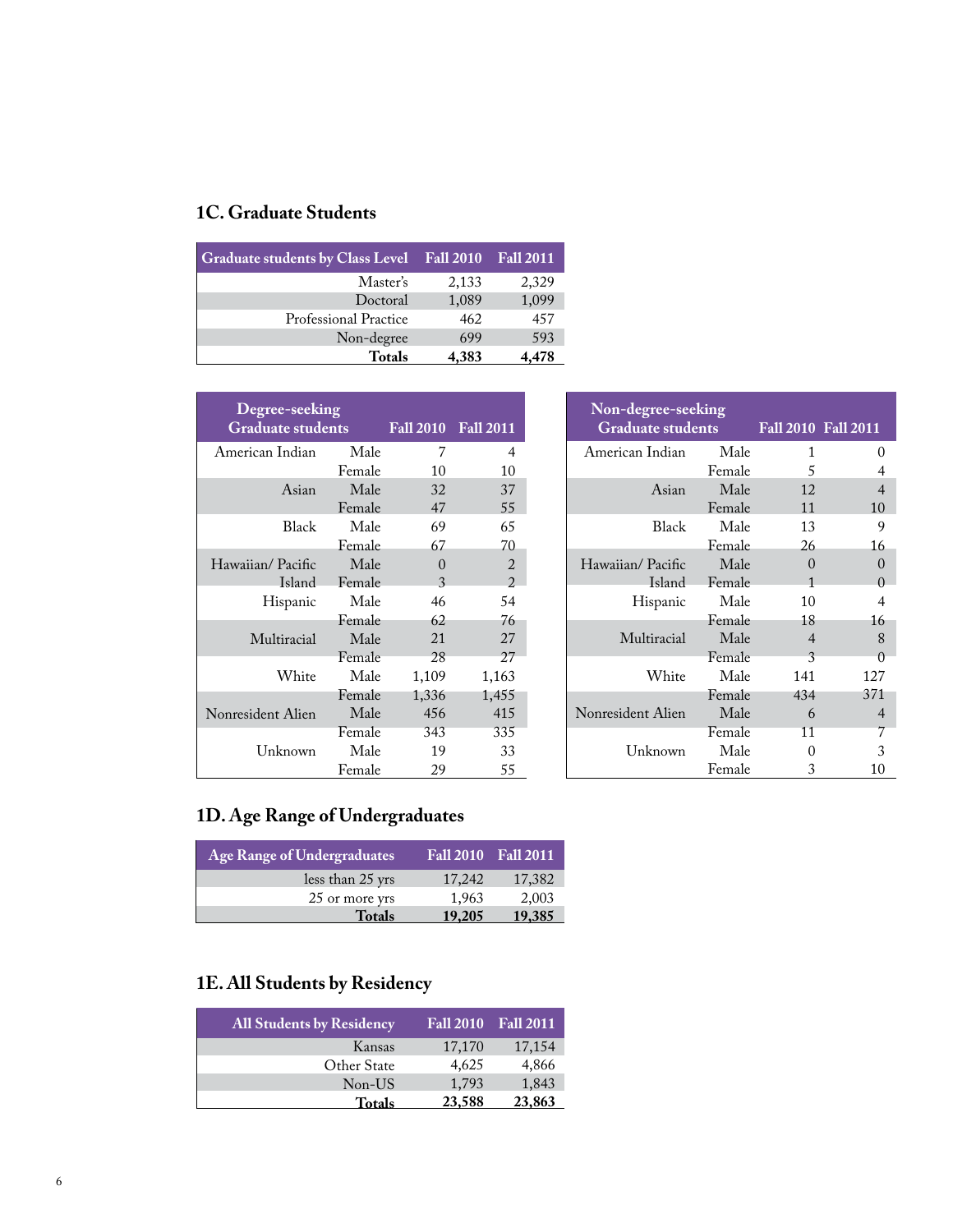# <span id="page-6-0"></span>**2. Recruitment and Admissions of Degree-seeking students**

**2A.**

|                 |          | <b>Fall 2010</b> | <b>Fall 2011</b> |
|-----------------|----------|------------------|------------------|
|                 | Applied  | 8,268            | 8,292            |
| Freshmen        | Admitted | 8,147            | 8,204            |
|                 | Enrolled | 3,561            | 3,644            |
| Undergraduate   | Applied  | 2,295            | 2,438            |
| <b>Transfer</b> | Admitted | 2,163            | 2,269            |
|                 | Enrolled | 1,525            | 1,580            |
| New Graduate/   | Applied  | 5,035            | 5,120            |
| Professional    | Admitted | 1,631            | 1,686            |
|                 | Enrolled | 706              | 793              |

# **3. Financial Assistance for Students**

**3A. Percentages of Students who applied for any type of financial assistance:**

|                       | Fall 2010 Fall 2011 |       |
|-----------------------|---------------------|-------|
| Undergraduates        | 78.0%               | 77.0% |
| Graduate/Professional | 39.0%               | 39.0% |

### **3B. Students who received any type of financial assistance:**

|                       | <b>Fall 2010</b>                        |       | <b>Fall 2011</b> |       |
|-----------------------|-----------------------------------------|-------|------------------|-------|
|                       | Received % of Total Received % of Total |       |                  |       |
| Undergraduates        | 13.902                                  | 72.0% | 13,772           | 71.0% |
| Graduate/Professional | 1.797                                   | 41.0% | 1.921            | 43.0% |

### **Percent of total enrollment receiving financial assistance by category:**

| <b>Undergraduates</b>        | <b>Fall 2010</b> | <b>Fall 2011</b> |
|------------------------------|------------------|------------------|
| Loans                        | 53.0%            | 52.0%            |
| Work-study                   | 5.0%             | 3.0%             |
| Scholarship/Grant            | 55.0%            | 54.0%            |
| Academic Merit Scholarship   | 28.0%            | 29.0%            |
| <b>Graduate/Professional</b> |                  |                  |
| Loans                        | 31.0%            | 33.0%            |
| Work-study                   | 1.0%             | 1.0%             |
| Scholarship/Grant            | 18.0%            | 19.0%            |
| Academic Merit Scholarship   | 11.0%            | 12.0%            |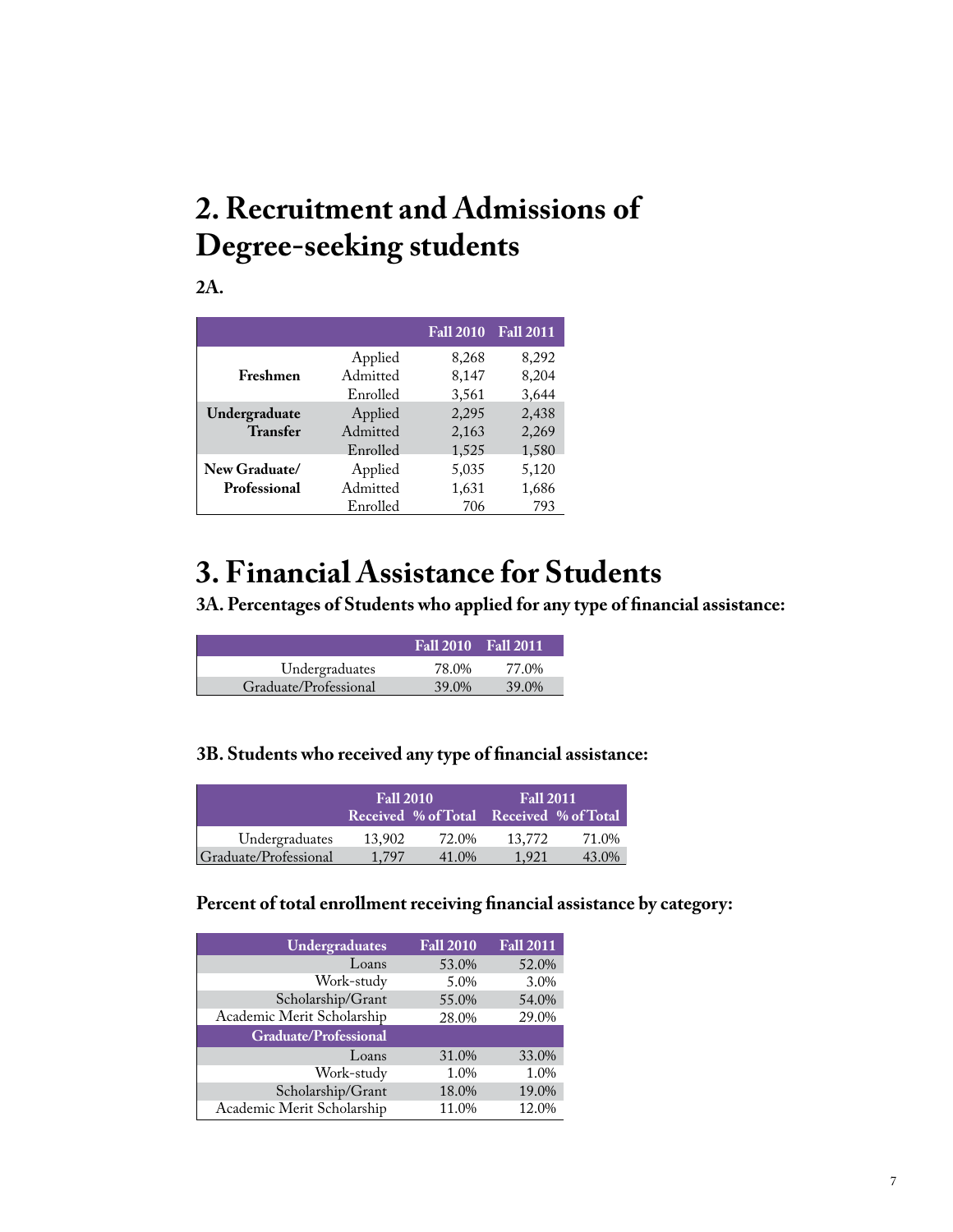### <span id="page-7-0"></span>**3C. Tuition Discount Rates**

|                                 | <b>Fall 2010</b> | <b>Fall 2011</b> |
|---------------------------------|------------------|------------------|
| Undergraduates                  | 22.9%            | 21.6%            |
| Graduate/Professional*          | 17.1%            | 19.2%            |
| *includes GTA tuition "waivers" |                  |                  |

# **4. Student Retention and Program Productivity**

**4A. Retention of 1st time, full-time undergraduate students by race/ethnicity**

| Fall 2009 to Fall 2010 |       | <b>Entering Returning%Retained</b> |       |
|------------------------|-------|------------------------------------|-------|
| American Indian        | 23    | 15                                 | 65.2% |
| Asian                  | 36    | 29                                 | 80.6% |
| <b>Black</b>           | 191   | 126                                | 66.0% |
| Hawaiian/PacIs         | 5     | 3                                  | 60.0% |
| Hispanic               | 129   | 88                                 | 68.2% |
| Multiracial            | 66    | 49                                 | 74.2% |
| White                  | 2,757 | 2,295                              | 83.2% |
| Nonresident Alien      | 204   | 150                                | 73.5% |
| Unknown                | 55    | 37                                 | 67.3% |
| <b>Totals</b>          | 3,466 | 2,792                              | 80.6% |

| <b>Fall 2010 to Fall 2011</b> |       | <b>Entering Returning %Retained</b> |       |
|-------------------------------|-------|-------------------------------------|-------|
| American Indian               | 15    | 11                                  | 73.3% |
| Asian                         | 36    | 31                                  | 86.1% |
| Black                         | 175   | 108                                 | 61.7% |
| Hawaiian/PacIs                | 2     | 1                                   | 50.0% |
| Hispanic                      | 170   | 132                                 | 77.6% |
| Multiracial                   | 79    | 66                                  | 83.5% |
| White                         | 2,886 | 2,400                               | 83.2% |
| Nonresident Alien             | 108   | 81                                  | 75.0% |
| Unknown                       | 9     | 8                                   | 88.9% |
| Totals                        | 3,480 | 2,838                               | 81.6% |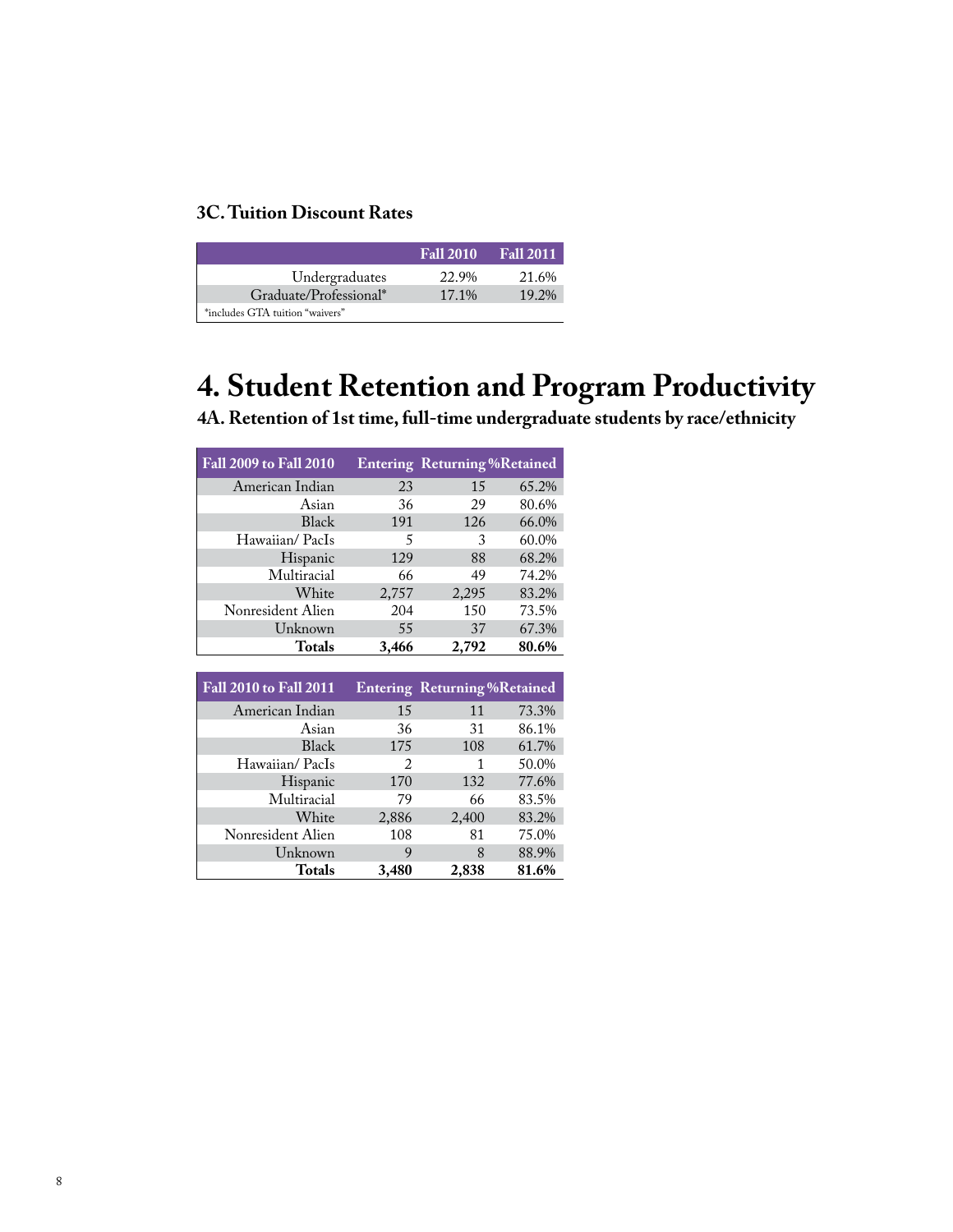|                   | <b>Fall 2010</b> | <b>Fall 2011</b> |
|-------------------|------------------|------------------|
| American Indian   | 6                | 8                |
| Asian             | 21               | 23               |
| Black             | 21               | 35               |
| Hawaiian/PacIs    | 0                | $\overline{2}$   |
| Hispanic          | 28               | 37               |
| Multiracial       | 8                | 17               |
| White             | 859              | 911              |
| Nonresident Alien | 199              | 222              |
| Unknown           | 20               | 6                |
| <b>Totals</b>     | 1,162            | 1,261            |

### **4B. Number of Graduate/Professional students who earned degrees by race/ethnicity**

### **4C. Number of Degrees Conferred by CIP code group and degree type**

| 2009-2010                    | <b>Associate</b> | <b>Bachelor</b> | <b>Master</b> | <b>Doctoral</b> | Profess. | ALL        |
|------------------------------|------------------|-----------------|---------------|-----------------|----------|------------|
| Agriculture/Natural Resource |                  | 422             | 100           | 10              |          | 532        |
| Architect./Engineering/Tech  | 36               | 454             | 213           | 14              |          | 717        |
| Biological/Physical Science  |                  | 140             | 27            | 51              |          | 218        |
| <b>Business</b>              | 16               | 633             | 64            |                 |          | 713        |
| Communication/Fine Arts      |                  | 240             | 44            |                 |          | 284        |
| Education                    |                  | 351             | 202           | 29              |          | 582        |
| Humanities/interdisciplinary |                  | 187             | 51            | 3               |          | 241        |
| Health                       |                  | 89              | 21            |                 | 103      | 213        |
| Math/Computer Science        |                  | 57              | 53            | 10              |          | <b>120</b> |
| Personal/Consumer/Fitness    |                  | 355             | 63            | 13              |          | 431        |
| Psychology/Social Science    |                  | 451             | 79            | 12              |          | 542        |
| Trades/Production/Transport. | 14               | 36              |               |                 |          | 50         |
| Total                        | 66               | 3,415           | 917           | 142             | 103      | 4.643      |

| 2010-2011                          | <b>Associate</b> | <b>Bachelor</b> | <b>Master</b> | Doctoral | Profess. | ALL   |
|------------------------------------|------------------|-----------------|---------------|----------|----------|-------|
| Agriculture/Natural Resource       |                  | 435             | 98            | 24       |          | 557   |
| Architect./Engineering/Tech        | 29               | 478             | 255           | 20       |          | 782   |
| <b>Biological/Physical Science</b> |                  | 134             | 23            | 47       |          | 204   |
| <b>Business</b>                    | 18               | 573             | 76            |          |          | 667   |
| Communication/Fine Arts            |                  | 249             | 44            |          |          | 293   |
| Education                          |                  | 324             | 233           | 24       |          | 581   |
| Humanities/interdisciplinary       |                  | 253             | 58            | 8        |          | 319   |
| Health                             |                  | 139             | 25            |          | 107      | 271   |
| Math/Computer Science              |                  | 83              | 49            | 9        |          | 141   |
| Personal/Consumer/Fitness          |                  | 397             | 72            | 13       |          | 482   |
| Psychology/Social Science          |                  | 452             | 56            | 17       |          | 525   |
| Trades/Production/Transport.       | 18               | 23              |               |          |          | 41    |
| Total                              | 65               | 3.540           | 989           | 162      | 107      | 4.863 |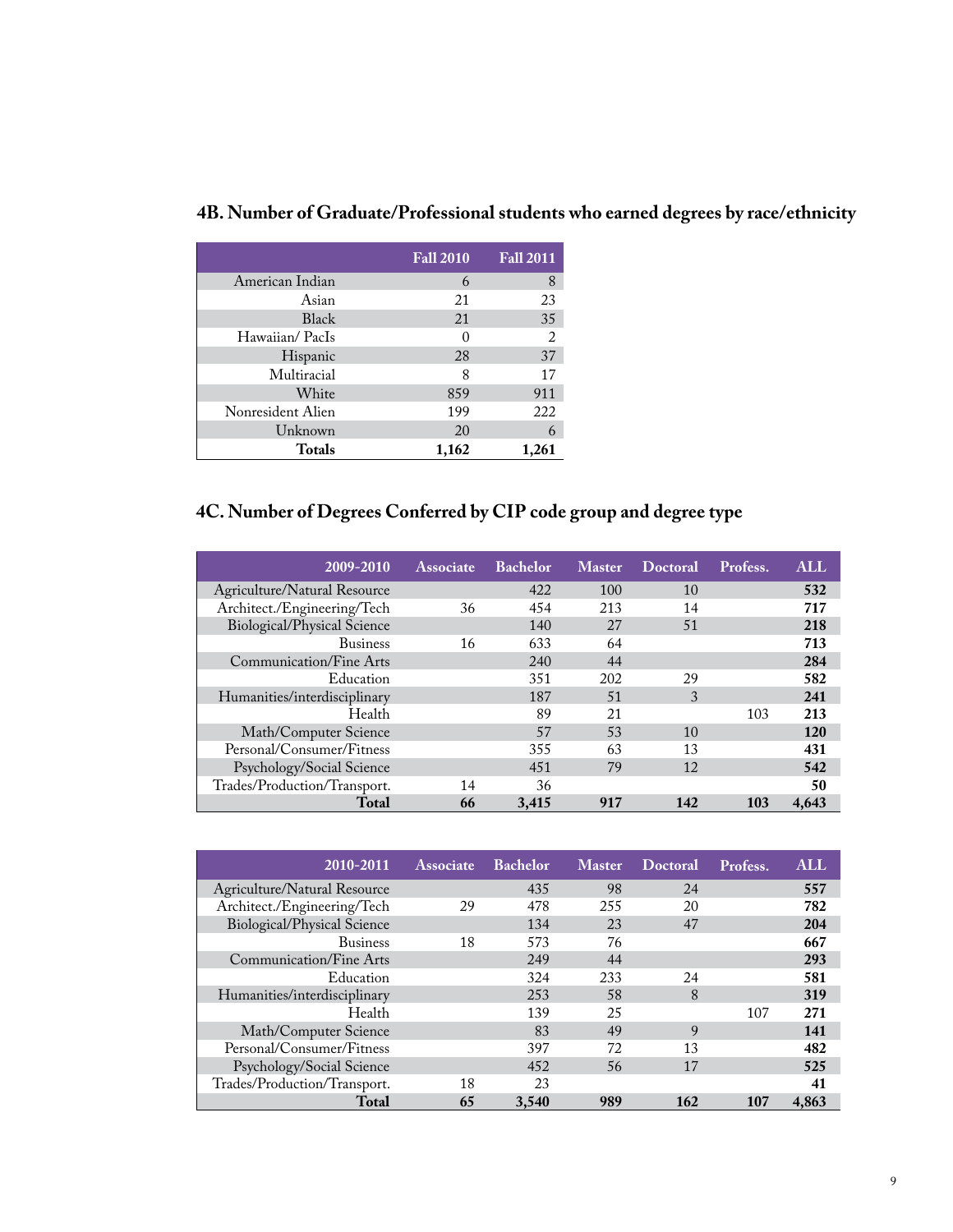| Undergraduates                                                                                        |                |                  | 2010         | 2011             |
|-------------------------------------------------------------------------------------------------------|----------------|------------------|--------------|------------------|
| Education - Teacher Ed - Agriculture                                                                  |                |                  | 100.0%       | 100.0%           |
| Education - Teacher Ed - Art                                                                          |                |                  | 100.0%       | 100.0%           |
| Education - Teacher Ed - Modern Language                                                              |                |                  |              | 100.0%           |
| Education - Teacher Ed - German                                                                       |                |                  |              | 100.0%           |
| Education - Teacher Ed - Spanish                                                                      |                |                  | 55.6%        | 80.0%            |
| Education - Teacher Ed - Biology                                                                      |                |                  | 100.0%       | 97.1%            |
| Education - Teacher Ed - Business                                                                     |                |                  | 100.0%       | 100.0%           |
| Education - Teacher Ed - Chemistry                                                                    |                |                  | 100.0%       | 80.0%            |
| Education - Teacher Ed - Earth/Space Science                                                          |                |                  | 100.0%       | 66.7%            |
| Education - Teacher Ed - Young Children                                                               |                |                  | 100.0%       | 100.0%           |
| Education - Teacher Ed - Elementary Education                                                         |                |                  | 95.2%        | 91.9%            |
| Education - Teacher Ed - English Language                                                             |                |                  | 90.9%        | 96.8%            |
| Education - Teacher Ed - English to speakers of other languages                                       |                |                  | 84.8%        | 88.9%            |
| Education - Teacher Ed - Family and Consumer Sciences                                                 |                |                  | 92.9%        | 100.0%           |
| Education - Teacher Ed - Mathematics                                                                  |                |                  | 92.3%        | 95.0%            |
| Education - Teacher Ed - Middle School Language Arts                                                  |                |                  | 100.0%       | 100.0%           |
| Education - Teacher Ed - Middle School Mathematics                                                    |                |                  | 94.1%        | 81.8%            |
| Education - Teacher Ed - Middle School Science                                                        |                |                  | 100.0%       | 100.0%           |
| Education - Teacher Ed - Middle School Social Studies                                                 |                |                  | 100.0%       | 75.0%            |
| Education - Teacher Ed - Music                                                                        |                |                  | 100.0%       | 94.1%            |
| Education - Teacher Ed - Physical Education                                                           |                |                  |              | 100.0%           |
| Education - Teacher Ed - Physics                                                                      |                |                  | 85.7%        | 100.0%           |
| Education - Teacher Ed - Social Studies                                                               |                |                  | 100.0%       | 95.5%            |
| Education - Teacher Ed - Speech Communication                                                         |                |                  | 100.0%       | 100.0%           |
| Education - Teacher Ed - Technology Education                                                         |                |                  |              | 100.0%           |
| Education - Advanced Program -                                                                        |                |                  | 100.0%       |                  |
| Education of Exceptional Students Core                                                                |                |                  |              |                  |
| Education - Advanced Program -                                                                        |                |                  | 100.0%       | 100.0%           |
| Education of Exceptional Students - Mild to moderate disabilities                                     | 100.0%         | 100.0%           |              |                  |
| Education - Advanced Program -<br>Education of Exceptional Students - Severe to profound disabilities |                |                  |              |                  |
| Education - Advanced Program -                                                                        |                |                  | 90.2%        | 95.7%            |
| English to speakers of other Languages                                                                |                |                  |              |                  |
| Education - Advanced Program -                                                                        |                |                  |              | 100.0%           |
| <b>Reading Specialist</b>                                                                             |                |                  |              |                  |
| Education - Advanced Program -                                                                        |                |                  | 100.0%       | 100.0%           |
| School Guidance and Counseling                                                                        |                |                  |              |                  |
| Education - Advanced Program -                                                                        |                |                  | 100.0%       | 85.7%            |
| School leaders licensure assessment                                                                   |                |                  |              |                  |
| Education - Advanced Program -                                                                        |                |                  | 100.0%       | 100.0%           |
| School superintendent licensure assessment                                                            |                |                  |              |                  |
|                                                                                                       |                |                  |              |                  |
| Praxis series - Speech-Language Pathology                                                             |                |                  | 100.0%       | 100.0%           |
| Registration Examination for Dietitians                                                               | <b>July to</b> | Jan to           | July to      | Jan to           |
|                                                                                                       | Dec 2009       | <b>June 2010</b> | Dec 2010     | <b>June 2011</b> |
|                                                                                                       | 83.0%          | 85.0%            | 100.0%       | 100.0%           |
| Athletic Trainer's Certification Examination                                                          |                |                  | April 2009 - | April 2010 -     |
|                                                                                                       |                |                  | Feb 2010     | Feb 2011         |
|                                                                                                       |                |                  | 57.1%        | 70.0%            |

# **4D. Pass rates for students sitting for licensing exams**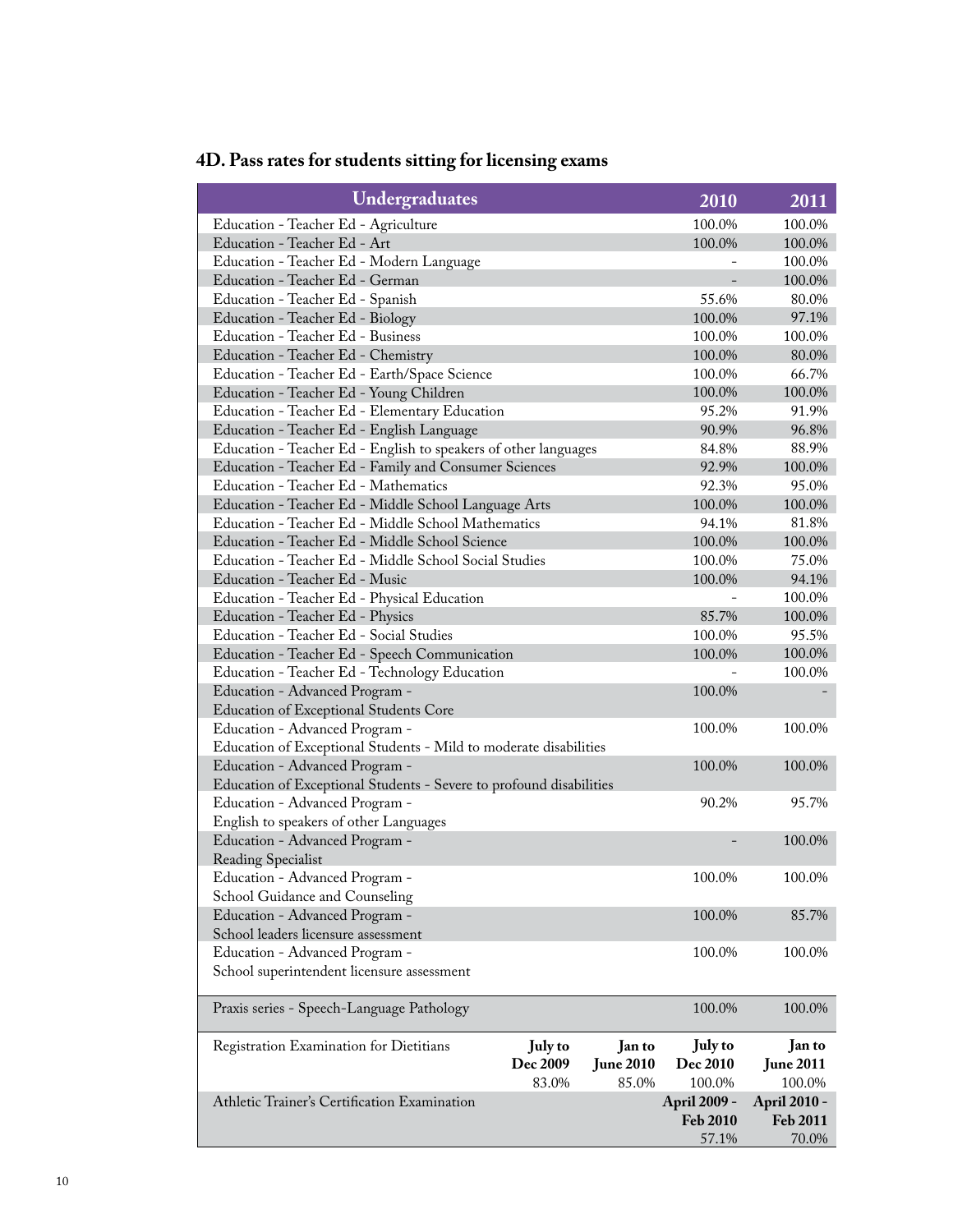<span id="page-10-0"></span>

| <b>Aviation licensure exams</b>              | 2010   | 2011   |
|----------------------------------------------|--------|--------|
| AMP Maintenance Powerplant                   | 100.0% | 89.0%  |
| Maintenance Airframe<br>AMA                  | 100.0% | 89.0%  |
| ATA Airline Transport Pilot                  | 100.0% |        |
| <b>Instrument Instructor Airplane</b><br>FII | 83.0%  | 92.0%  |
| Instrument Ground Instructor<br>IGI          | 100.0% | 100.0% |
| IRA Instrument Rating Airplane               | 88.0%  | 86.0%  |
| CRH Commercial Pilot Helicopter              | 100.0% |        |
| CAX Commercial Pilot Airplane                | 100.0% | 100.0% |
| PAR Private Pilot Airplane                   | 98.0%  | 89.0%  |
| AMG Maintenance General                      | 100.0% | 100.0% |
| PRH Private Pilot Helicopter                 | 100.0% |        |
| FOI Fundementals of Instruction              | 94.0%  | 75.0%  |
| Flight Instructor Airplane<br><b>FIA</b>     | 85.0%  | 77.0%  |
| FRH Flight Instructor Rotorcraft Helicopter  | 100.0% | 100.0% |
| Advance Ground Instructor<br>AGI             | 100.0% |        |
| <b>PGL</b> Private Pilot Glider              | 100.0% |        |
| <b>Graduate/Professional</b>                 | 2010   | 2011   |

# **5. Faculty Demography**

North American Veterinary Licensing Examination

Professional Engineering License Exam

**Fulltime Faculty Demographics for HLC from HRIS November 1**

### **5A. Degree Level**

| <b>Degree Level</b>       | <b>Fall 2010</b>  | <b>Fall 2011</b> |
|---------------------------|-------------------|------------------|
| Doctorate                 | 912               | 932              |
| <b>First Professional</b> | 27                | 28               |
| <b>Masters</b>            | 283               | 287              |
| Bachelors                 | 29                | 28               |
| Associates                | $\mathbf{\Omega}$ |                  |
| None                      |                   |                  |
| Total                     |                   | 1,275            |

98.0% 99.0%<br>available upon request

99.0%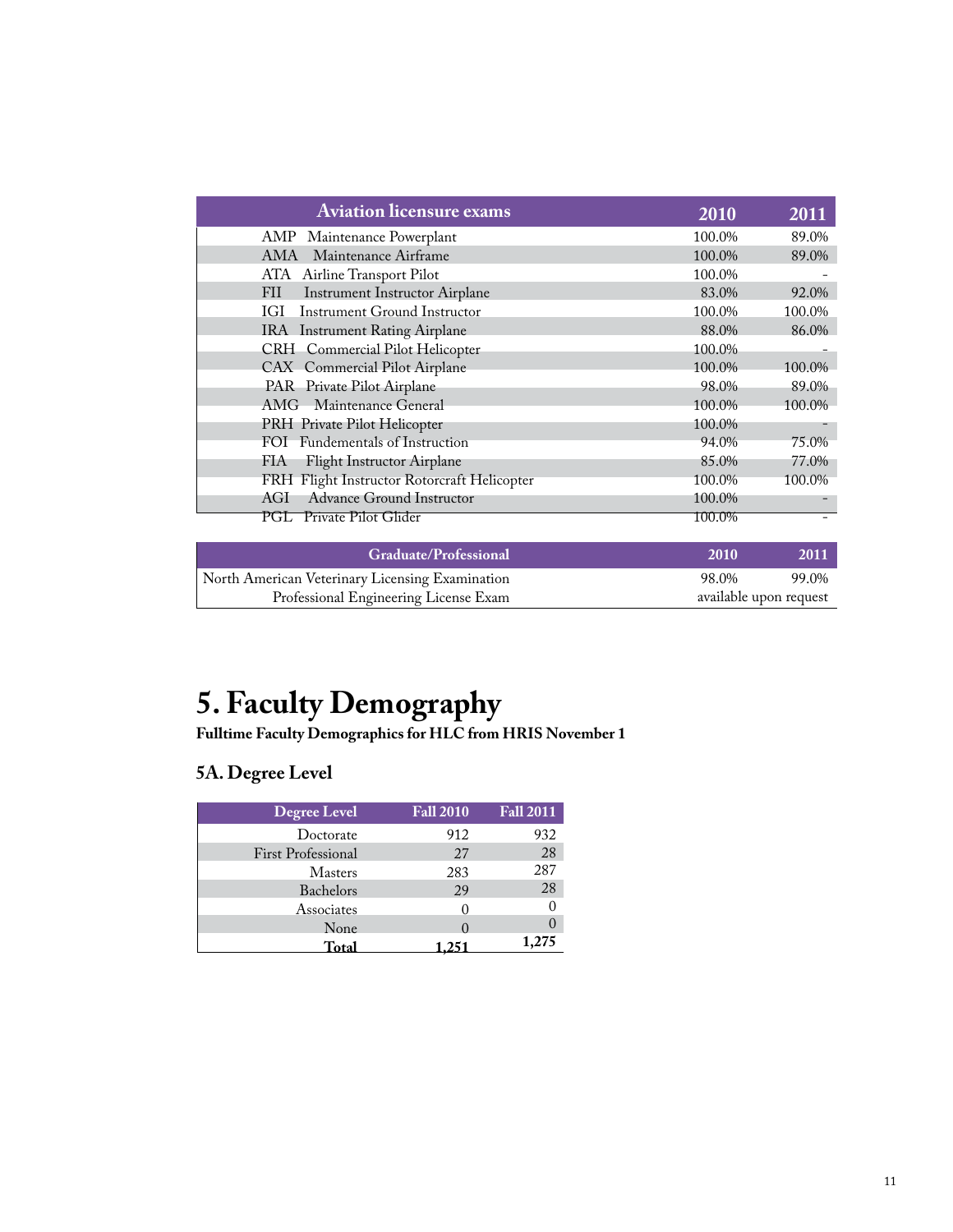### **5B. Race/Ethnicity**

| <b>Race/Ethnicity</b>          |          | Fall 2010 Fall 2011 |
|--------------------------------|----------|---------------------|
| American Indian/Alaska Native  |          |                     |
| Asian                          | 126      | 129                 |
| Black/African American         | 25       | 25                  |
| Hispanic/Latino                | 35       | 37                  |
| Native Hawaiian/Oth Pac Island | $\theta$ | $\Omega$            |
| Non-Resident Alien             | 40       | 42                  |
| Not Specified                  | 10       | 10                  |
| Two or More                    | 21       | 38                  |
| White                          | 990      | 989                 |
| <b>Total</b>                   | 1,251    | 1,275               |

### **Headcount by Gender**

| Gender |       | <b>Fall 2010 Fall 2011</b> |
|--------|-------|----------------------------|
| Female | 436   | 447                        |
| Male   | 815   | 828                        |
| Total  | 1.251 | 1.275                      |

### **Headcount by Rank**

| Rank                |       | Fall 2010 Fall 2011 |
|---------------------|-------|---------------------|
| Professor           | 410   | 398                 |
| Associate Professor | 320   | 336                 |
| Assistant Professor | 328   | 335                 |
| Instructor          | 193   | 206                 |
| Total               | 1,251 | 1.275               |

### **5C. Number of Faculty (Full-time) by CIP code group**

|                                    | <b>Fall 2010</b> | <b>Fall 2011</b> |
|------------------------------------|------------------|------------------|
| Agriculture/Natural Resource       | 203              | 214              |
| Architect./Engineering/Tech        | 191              | 191              |
| <b>Biological/Physical Science</b> | 158              | 159              |
| <b>Business</b>                    | 62               | 68               |
| Communication/Fine Arts            | 99               | 102              |
| Education                          | 98               | 97               |
| Humanities/interdisciplinary       | 128              | 127              |
| Health                             | 99               | 98               |
| Math/Computer Science              | 62               | 65               |
| Personal/Consumer/Fitness          | 67               | 68               |
| Psychology/Social Science          | 84               | 86               |
| Trades/Production/Transport.       |                  | 0                |
| <b>Total</b>                       | 1,251            | 1,275            |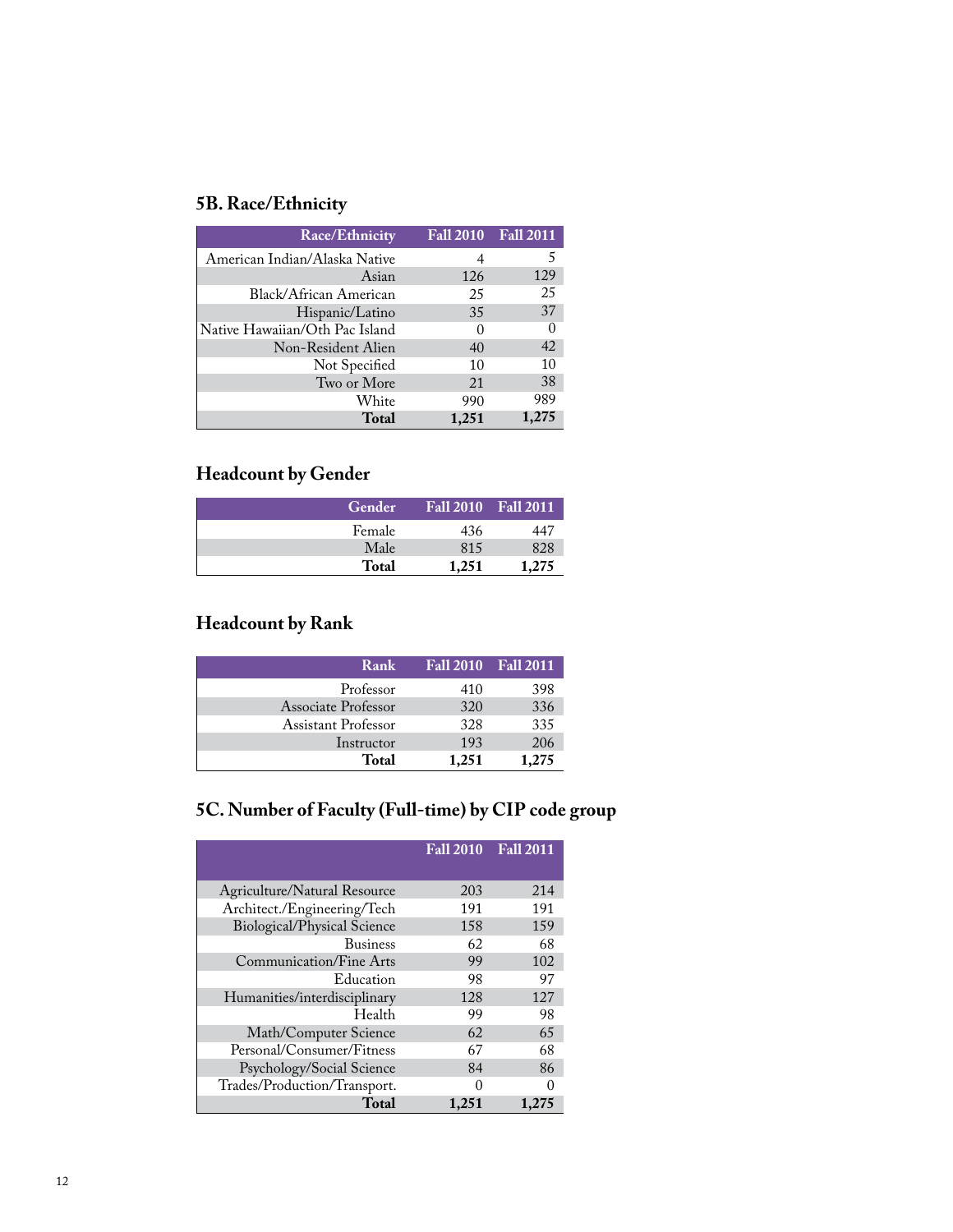# <span id="page-12-0"></span>**6. Availability of Instructional Resources and Information Technology**

### **Data Ports**

There are 30,000 data ports on the K-State campus. Approximately 80 percent of the Manhattan campus, 100 percent of the Salina campus classrooms, faculty offices and residence halls, and all of the Olathe campus have wireless coverage.

### **Internet Cafes**

Internet cafes are peppered throughout campus including:

- Caribou Coffee and Salsaritas in the K-State Student Union
- Café Q in Rathbone Hall
- Einstein Brothers Bagels in the 24 hour study area in Hale Library
- **IPs in the Jardine complex**
- Radina's Coffeehouse & Roastery in the Leadership Studies Building
- T.H.E Bakery in Derby Dining Center
- Vet Med Café in Trotter Hall

### **Computers and Computing Labs**

More than 370 computers are available in the seven centrally supported computing labs located in 1 Dickens, 9 Fairchild, 325 Justin, 21 Nichols, 22 Seaton, the Union Copy Center, and Union Station. About 200 of these computers are located in the InfoCommons in Hale Library. Computer labs with network access are available in every residence hall, including Smurthwaite Leadership/Scholarship House. Computer labs are also located near the Kramer Academic Resource Center and the Derby Academic Resource Center.

The Media Development Center in Hale Library is a specialized computer lab, equipped with film scanners, a sheet fed/duplexing scanner, a Better Light scanback/4x5 camera/copy stand capable of scanning fragile documents and images measuring up to  $5'$  x 4', 12 video editing dual platform workstations, two duplicating CD/DVD workstations, a professional sound booth, a networked color printer and more. Laptops, projectors, cameras, screens, tripods, sound equipment, camcorders and peripherals are available for checkout through the Information Technology Assistance Center (iTAC) in Hale Library.

Monitoring use of our technology resources occurs in a variety of ways including:

- Number of devices accessing wireless
- Tickets recorded in, ServiceNow, the university incident management and service request system
- Usage rates for general use technology classrooms through Resource25
- Number of logged calls to the IT help desk with call time and abandon rates
- Scheduling of equipment in the MDC
- Checkout instances of our equipment
- Tracking of security incidents

### **Monitoring of Technology Services**

K-State Online has monitoring for system issues at the hardware, data storage, and application tier to ensure high availability. 24/7 electronic notification of thresholds for failed requests, high demand, hardware failure, storage allocation, and end user experience are all set and monitored by university staff. Faculty can monitor student use of K-State Online through course visits, tools use, files usage, message board posts, file dropbox uploads, and more.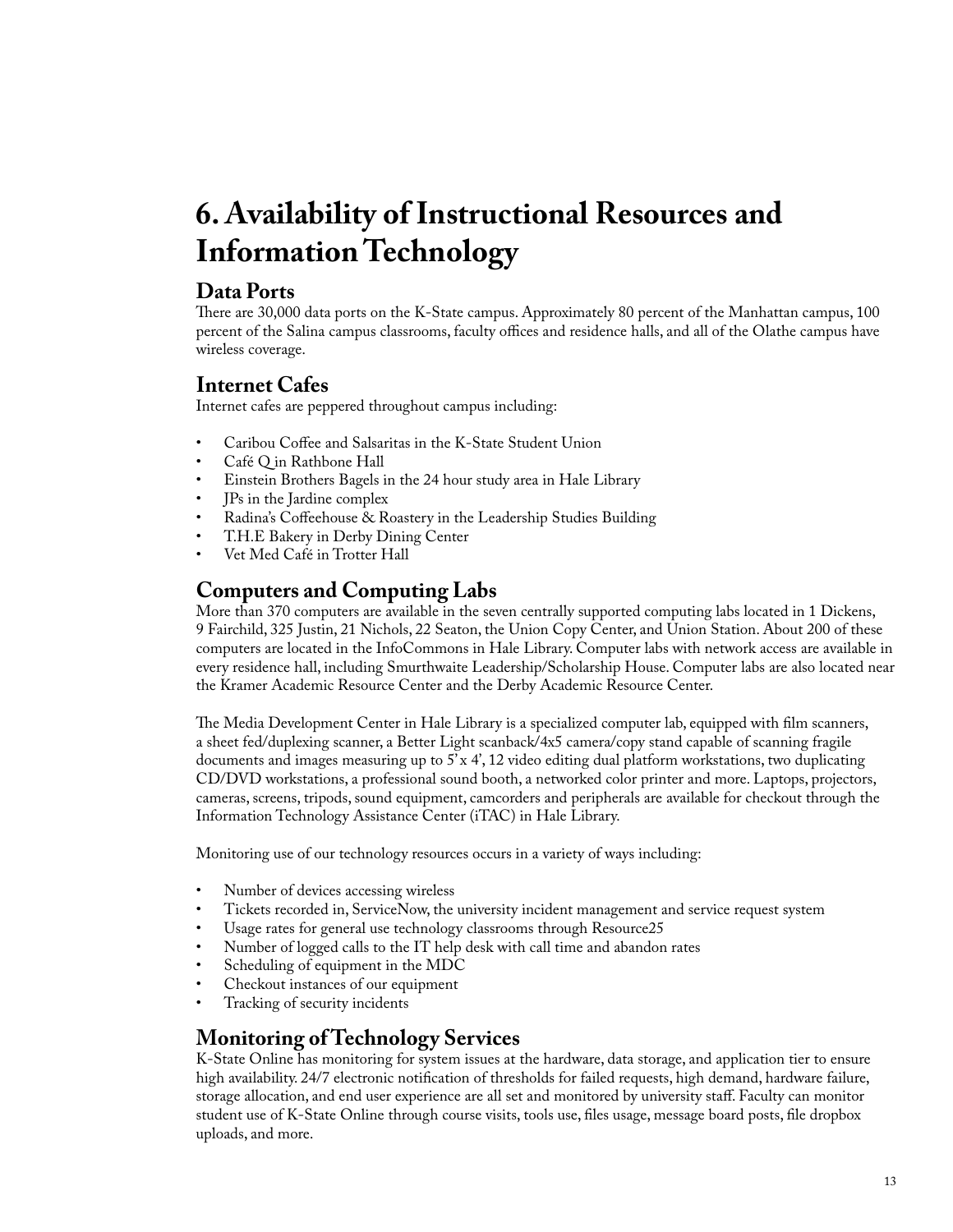In the university computing labs we use K2, a Sassafras software, which helps with software auditing and license management. These data show that about 62 percent of computing use in the university computing labs is for browsing. With the virtualization of some applications in the university computing labs, we are using system utilization reports that are available from the virtualization management server.

The iTAC is the first point of contact for campus information technology needs provided through the IT help desk. In 2011 the help desk logged more than 46,400 incidents and more than 41,000 calls. Average calls per day are 148, with our heaviest call volume falling on the day after the password change deadline. The most recent deadline yielded 798 calls the following day. Average talk time with an IT help desk consultant is 3.29 minutes with a 3 percent average abandon rate during the week and a 33 percent abandon rate on the weekends. These data are used to provide staffing, monitor trends, and improve communication, documentation, and training for end users. The help desk uses Linktivity for remote desktop support.

On the average 80 students per week use the video editing services in the Media Development Center. This number rises dramatically as finals week approaches. Since August 2011, 30 faculty and staff spent a total of 123 hours on projects requiring the large format scanner. In 2010 there were more than 3,600 equipment checkout instances.

Usage statistics and qualitative data were compiled for K-State Online, our learning management system, during the 2010 spring, summer, and fall semesters. In 2010 every academic department and college was using K-State Online. On the average across all colleges, 64 percent of courses are in K-State Online. Faculty use delineated by college is:

- Agriculture: 81 percent
- Architecture, planning, and design: 99 percent
- Arts and sciences: 91 percent
- Business administration: 98 percent
- Education: 88 percent
- Engineering: 93 percent
- Human ecology: 96 percent
- K-State Salina: 96 percent
- Veterinary medicine: 73 percent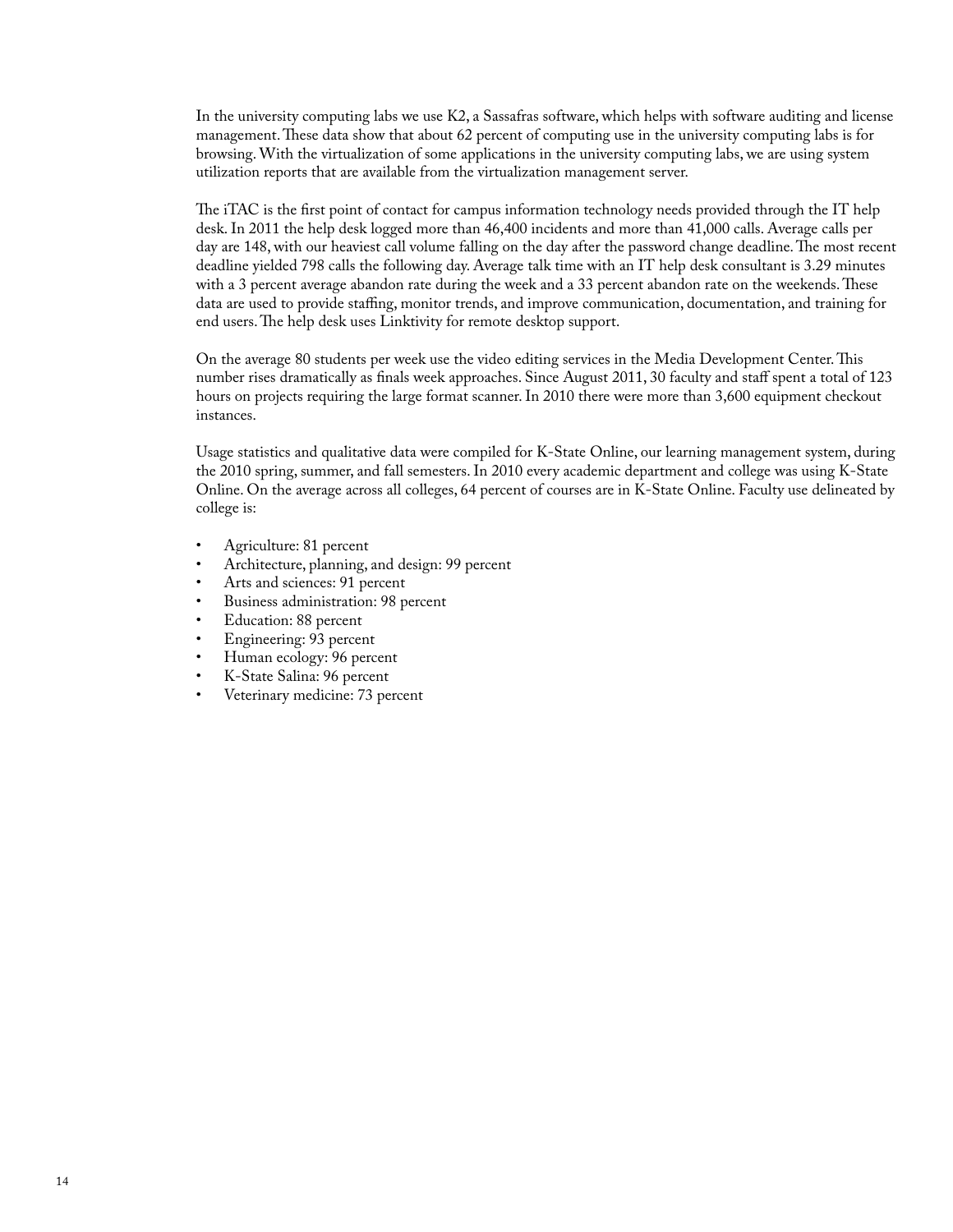# <span id="page-14-0"></span>**7. Financial Data**

### **7A. Actual Unrestricted Revenues**

| <b>Actual Unrestricted Revenues</b> | <b>FY 2010</b> | <b>FY 2011</b> |
|-------------------------------------|----------------|----------------|
| Tuition and Fees                    | \$144,782,520  | \$159,912,941  |
| <b>State Appropriations</b>         | \$162,507,018  | \$163,752,656  |
| Sales/services of Educ.Activities   | \$24,599,768   | \$29,470,346   |
| Other operating revenues            | \$13,002,456   | \$9,291,243    |
| <b>Total</b>                        | \$344,891,762  | \$362,427,186  |

### **7B. Actual Unrestricted Expenses**

| <b>Actual Unrestricted Expenses</b> | <b>FY 2010</b>                 | <b>FY2011</b>  |
|-------------------------------------|--------------------------------|----------------|
| Instructional/Dept./Library         | \$185,709,696                  | \$193,231,329  |
| Research                            | \$65,835,252                   | \$65,170,720   |
| <b>Public Service</b>               | \$47,985,643                   | \$48,592,729   |
| <b>Student Services</b>             | \$47,771,168                   | \$51,238,264   |
| Operations and Maintenance          | \$39,911,524                   | \$47,744,707   |
| Administration                      | \$42,621,841                   | \$46,895,617** |
| Fundraising                         | <b>KSU</b> Foundation Activity |                |
| Auxiliary                           | \$38,482,249                   | \$41,430,752   |
| Other                               | \$710,701                      | \$3,442,089    |
| Total                               | \$469,028,074                  | \$497,746,207  |

\*\*Institutional Support and Academic Administration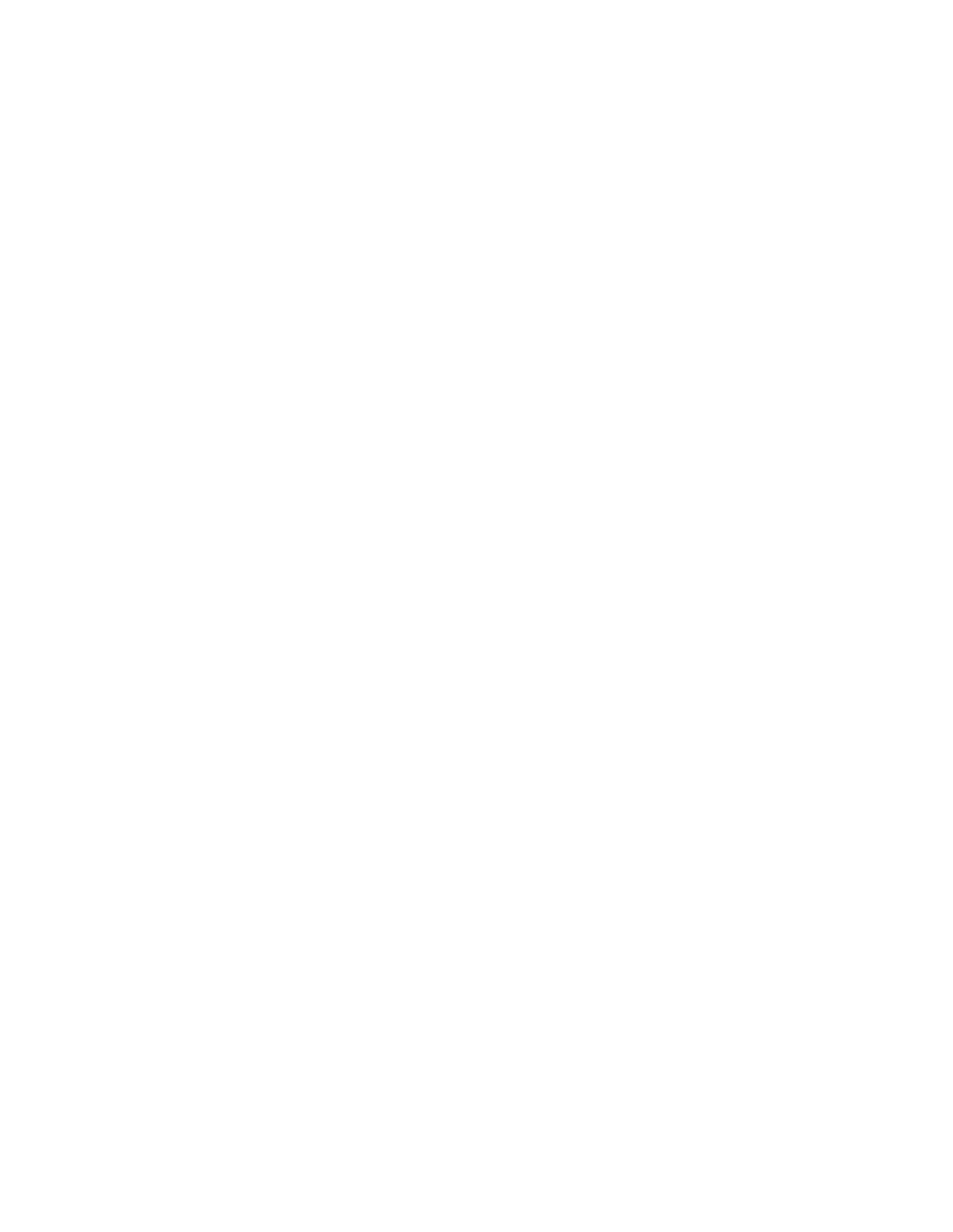# <span id="page-16-0"></span>**Federal Compliance**

# **Credits, Program Length, and Tuition**

Commission policy states:

*The Commission shall expect an affiliated institution to be able to equate its learning experiences with semester or quarter credit hours using practices common to institutions of higher education, to justify the lengths of its programs in comparison to similar programs found in accredited institutions of higher education, and to justify any programspecific tuition in terms of program costs, program length, and program objectives. Affiliated institutions shall notify the Commission of any significant changes in the relationships among credits, program length, and tuition.*

### **Credits and Program Length**

Kansas State University offers academic programs from associate degrees through doctoral degrees, including minors and undergraduate and graduate certificates. The Kansas Board of Regents has established minimum credit hours needed for associate (60) and bachelor's (120) degrees, as well as additional requirements for master's and doctoral degrees. Several of our programs and colleges have established degree minimums above KBOR standards based on the professional nature of their field or accreditation standards. Students can find the total credit hours required for every K-State degree program by selecting the "Degrees & Certificates Offered" link in the undergraduate and graduate catalogs.

In order to meet the new Commission expectations related to the federally mandated policy on the credit hour, a task force was formed in fall 2011 to establish and document the formal definition of a credit hour for all academic courses at Kansas State University. The task force consisted of the senior vice provost for academic affairs, the associate provost for institutional effectiveness, the assistant general counsel, the chair of the Faculty Senate Academic Affairs Committee, the chair of the Committee on Academic Policies and Procedures, and a representative from the Division of Continuing Education. The task force was charged with the task of proposing a definition of "credit hour" that would not only be in compliance with the federal definition, but also maintain consistency with the actual unwritten policy used by K-State faculty in the past for determining hours of credit.

#### In December 2011,the following policy was proposed:

**One Credit Hour:** the amount of effort required to attain a specific amount of knowledge or skill equivalent to three hours of effort per week for 15 weeks. Any combination of contact time and effort outside of class is allowed. Common practice is for one academic hour of credit to be composed of a lecture or class to meet for one hour per week (50 minutes), with two hours per week of outside assignment and study effort expected each week for 15 weeks. A laboratory class period equivalent to an academic hour of credit would either meet for one three-hour period each week for 15 weeks with all effort by the student expected to be completed during the laboratory period; or one two-hour laboratory period with one hour of student effort expected outside the class period, each week for 15 weeks. Shortened academic sessions (including condensed semesters, intersession classes, or summer classes) are expected to maintain an equivalent amount of time (contact and outside of class time) as those classes in the 15-week semester. It should be noted that the judgment of the amount of academic effort that comprises one hour of credit for any class is ultimately a faculty decision, from the development of the course syllabus to the approval through Faculty Senate.

This definition was approved by Faculty Senate at their February 2012 meeting.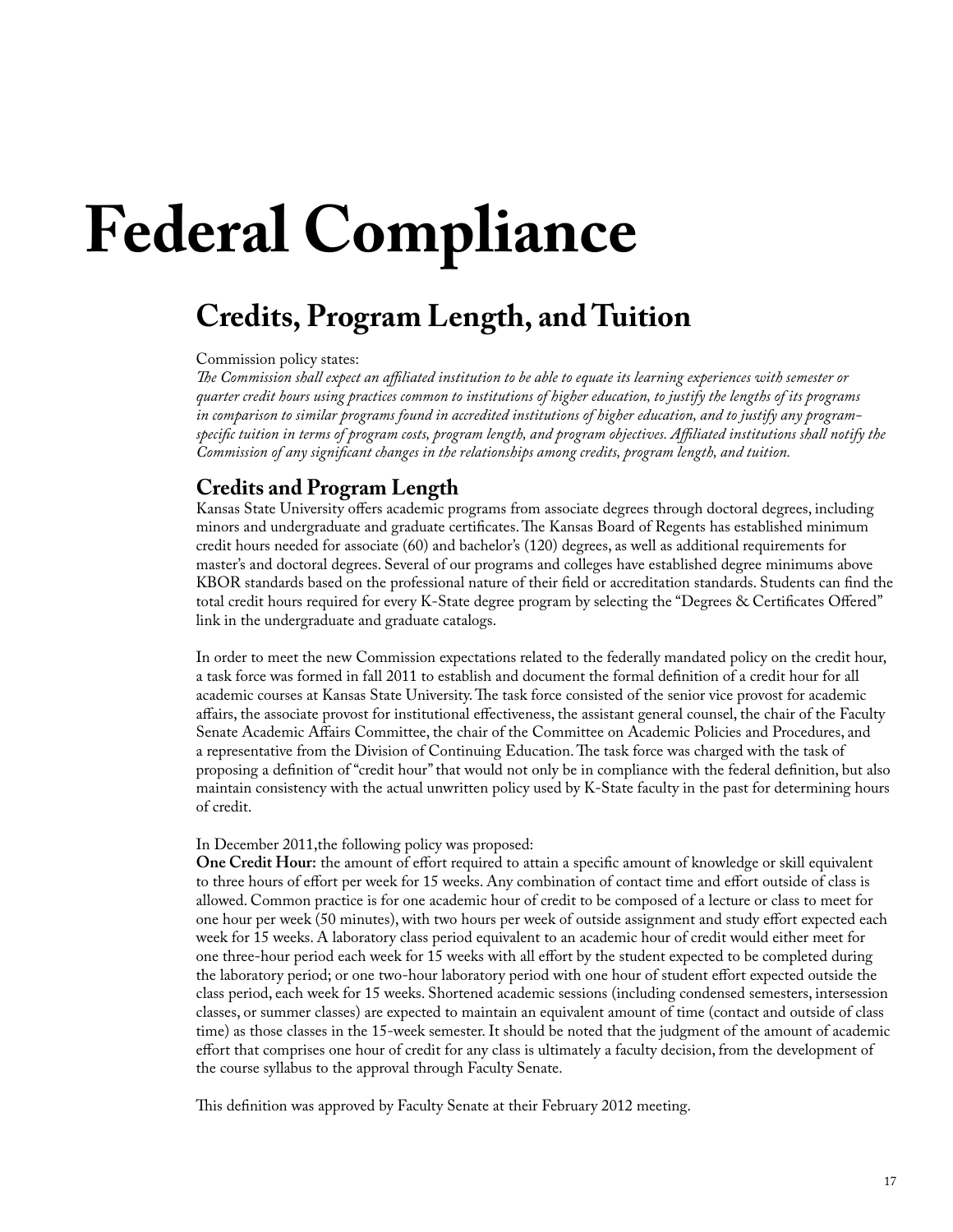#### <span id="page-17-0"></span>*Catalogs:* http://courses.k-state.edu/catalog/

*Kansas Board of Regents Curriculum policy (p. 140):* [http://www.kansasregents.org/resources/PDF/890-041510Po](http://www.kansasregents.org/resources/PDF/890-041510PolicyManualrevisedlinks_2_.pdf) licyManualrevisedlinks\_2\_.pdf

### **Tuition and Fees**

The Kansas Board of Regents approves the tuition and fees assessed by each of the six pubic Regents universities with the state of Kansas to students as a condition of enrollment. Each institution must submit proposed changes for the following fees to the student body president and to the appropriate student organization prior to Board consideration: (1) fees required of every student as a condition of enrollment; (2) student housing fees; (3) building construction fees; (4) changes in academic fees; and (5) tuition rates.

A proposal accompanied by a fiscal impact statement showing the increased revenue to be received and a detail of planned expenditures must be submitted to the fiscal affairs committee of the Board if an institution seeks changes in its tuition and/or fees.

Since 2005, the K-State Long-Term Tuition Strategies task force has prepared recommended tuition and fee rates for the university to submit to the Kansas Board of Regents for approval. This task force currently consists of the senior vice provost for academic affairs, the vice president for administration and finance, the vice president of student life and dean of students, the Faculty Senate president, the Student Governing Association president and vice president from the Manhattan campus, and other members of the SGA President's Cabinet. This committee—representing faculty, administration, and students—works together to determine an agreedupon level for tuition and fees. This shared model of tuition and fee determination has provided a means for students to directly influence the decisions related to their tuition and fee rates. In fact, the university President and SGA President jointly present the proposal to the Board of Regents.

Current tuition and fee rates may be accessed through the Cashier's Office website. The tuition rates shown include a \$10/credit hour fee for all courses taken. These fees were first approved in fall 2009 by the Long-Term Tuition Strategy task force and in the spring 2010 by the Board of Regents. These fees were approved with the stipulation that the funds from the fees be primarily used for enhancing the student experience, including increased instructional personnel and advisors, enhanced instructional equipment, or additional tutoring assistance. The colleges are required to involve students in decisions surrounding the allocation of the revenues generated by the fees. In addition to this fee, three colleges (business administration; engineering; and architecture, planning, and design) also have an additional per-credit-hour fee that is used for either maintaining the competitiveness of faculty salaries or the need for additional classroom, laboratory, or studio equipment.

Tuition rates for the K-State Salina campus are slightly lower for undergraduate students compared to the Manhattan campus. These lower rates reflect lower general expenses for the Salina location. Tuition rates for students enrolled in the College of Veterinary Medicine are slightly higher compared to rates for all other students. These higher rates reflect the increased cost of facilities in the veterinary medicine programs.

*Kansas Board of Regents policy on Tuition and Fees (p. 19):* http://www.kansasregents.org/resources/PDF/890- 041510PolicyManualrevisedlinks\_2\_.pdf *Cashier's Office:* http://www.k-state.edu/finsvcs/cashiers/tuitionfeesinfo.html

# **Institutional Records of Student Complaints**

#### Commission policy states:

*To comply with federal regulations, the Commission shall expect an affiliated institution to make available to a comprehensive evaluation team an account of the student complaints it has received.*

Kansas Board of Regents policy mandates that each state university "…shall create, maintain, and advertise an office of ombudsman or similar single point of contact to assist students in determining the appropriate university procedure for initiating a particular complaint or grievance." The full complaint process may be viewed on the website.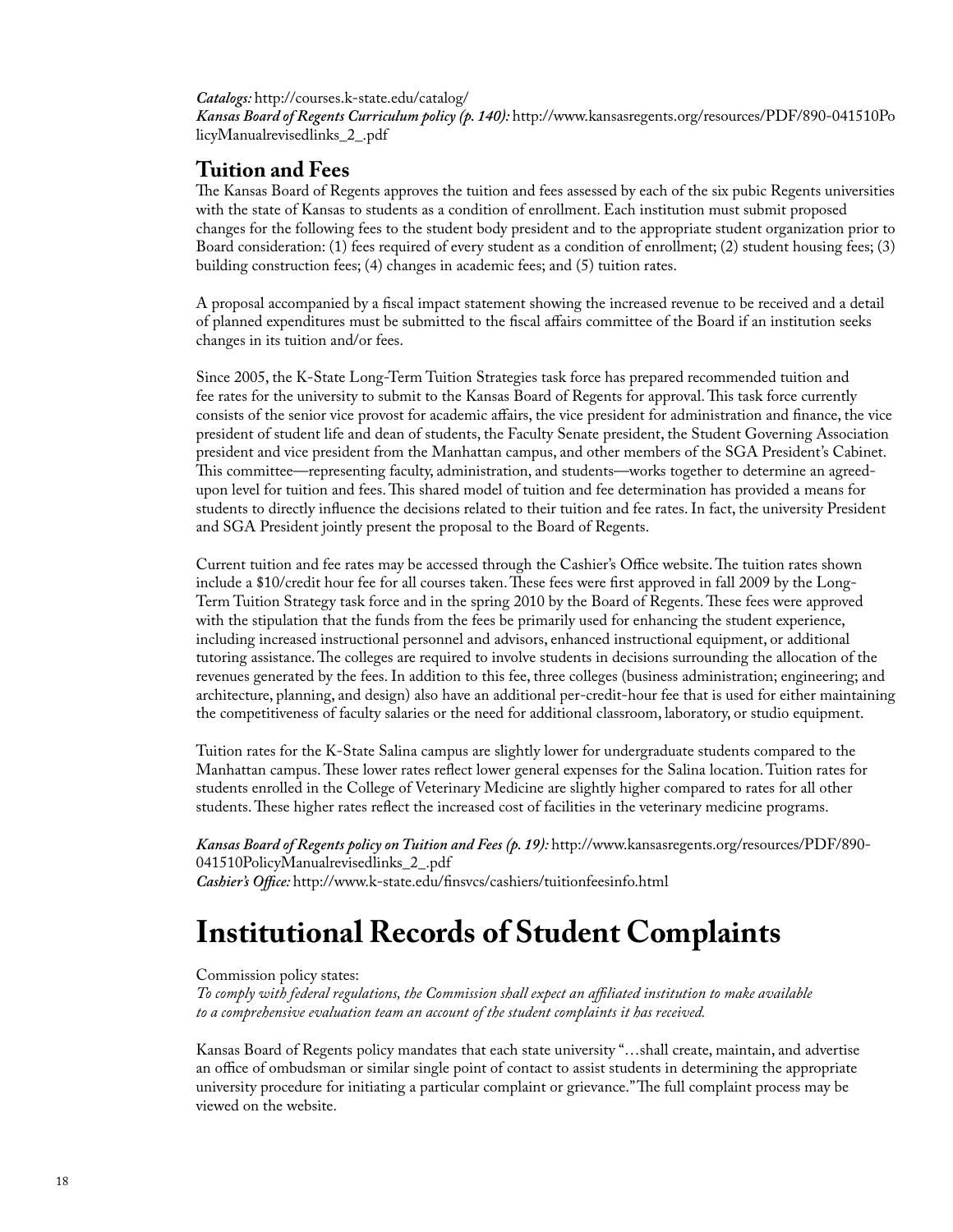<span id="page-18-0"></span>Kansas State University has designated an associate dean/director of student life as the contact person to assist students with identifying the appropriate channel for addressing their complaint or grievance, and helping them work towards a resolution.

The Undergraduate Grievance Board hears grievances regarding grade appeals and academic grievances other than matters of academic dishonesty. The Undergraduate Student Grievance Procedures may be viewed on the website.

Complaints regarding discrimination and harassment against anyone on campus, including applicants for admission or employment, students, employees, faculty, staff, participants in a K-State program, service or activity, or visitors to a K-State facility, that are based on race, color, sex, national origin, religion, age, ancestry, military status, veteran status, sexual orientation, gender identity, and disability are processed through the Office of Affirmative Action. The policy requires that anyone in a supervisory position or above must report any suspected violations to the Office of Affirmative Action.

Written complaints within the academic colleges are handled by department heads and deans. They are encouraged to handle written complaints internally in an efficient manner, or to forward the complaint to an appropriate office on campus (e.g., the Office of Student Life, Affirmative Action).

Information on the Notification of Student Complaint Process is available in the Student Life Handbook as well as through Kansas State University's Statements and Disclosures website. This latter website also includes information for distance students, who are not residing within the state of Kansas, on filing a complaint with their respective state agency.

If after exhausting all available institutional processes a student's complaint remains unresolved, the student may submit a complaint to the Kansas Board of Regents and/or the Higher Learning Commission here.

*Full student complaint process (p. 74):* http://www.kansasregents.org/resources/PDF/890-041510PolicyManualrevisedlinks\_2\_.pdf *Undergraduate Student Grievance Procedures:*  http://www.k-state.edu/academicpersonnel/fhbook/fhxv.htm *Honor and integrity system:* http://www.k-state.edu/honor/ *Office of Affirmative Action:* http://www.k-state.edu/affact/ *Notification of Student Complaint Process:*  http://www.k-state.edu/studentlife/reportsandpolicies/studentcomplaintsandgrievances.html *Statements and Disclosures website:* http://www.k-state.edu/disclosures/general.html

# **Transfer of Credit**

#### Commission policy states:

*Each institution shall determine its own policies and procedures for accepting transfer credits, including credits from accredited and non-accredited institutions, from foreign institutions, and from institutions which grant credit for experiential learning and for nontraditional adult learner programs. An institution's periodic review of its transfer policies and procedures should include evaluation of their clarity to those who administer them, to the students who follow them, and to employers and other stakeholders. It should also include the consistency of their interpretation and application throughout the institution, as well as their responsiveness to new types of learning opportunities outside institutions of higher education.*

*At the time of initial accreditation or reaffirmation of accreditation, the Commission will confirm that an institution has transfer policies that are publicly disclosed and that such policies include a statement of criteria established by the institution regarding transfer of credit earned at another institution.*

Students interested in transferring credits to Kansas State University from regionally accredited community colleges and universities may find information about admission requirements and transfer equivalency on the Admissions website. Departments will determine if and how courses will be applied to their degree programs.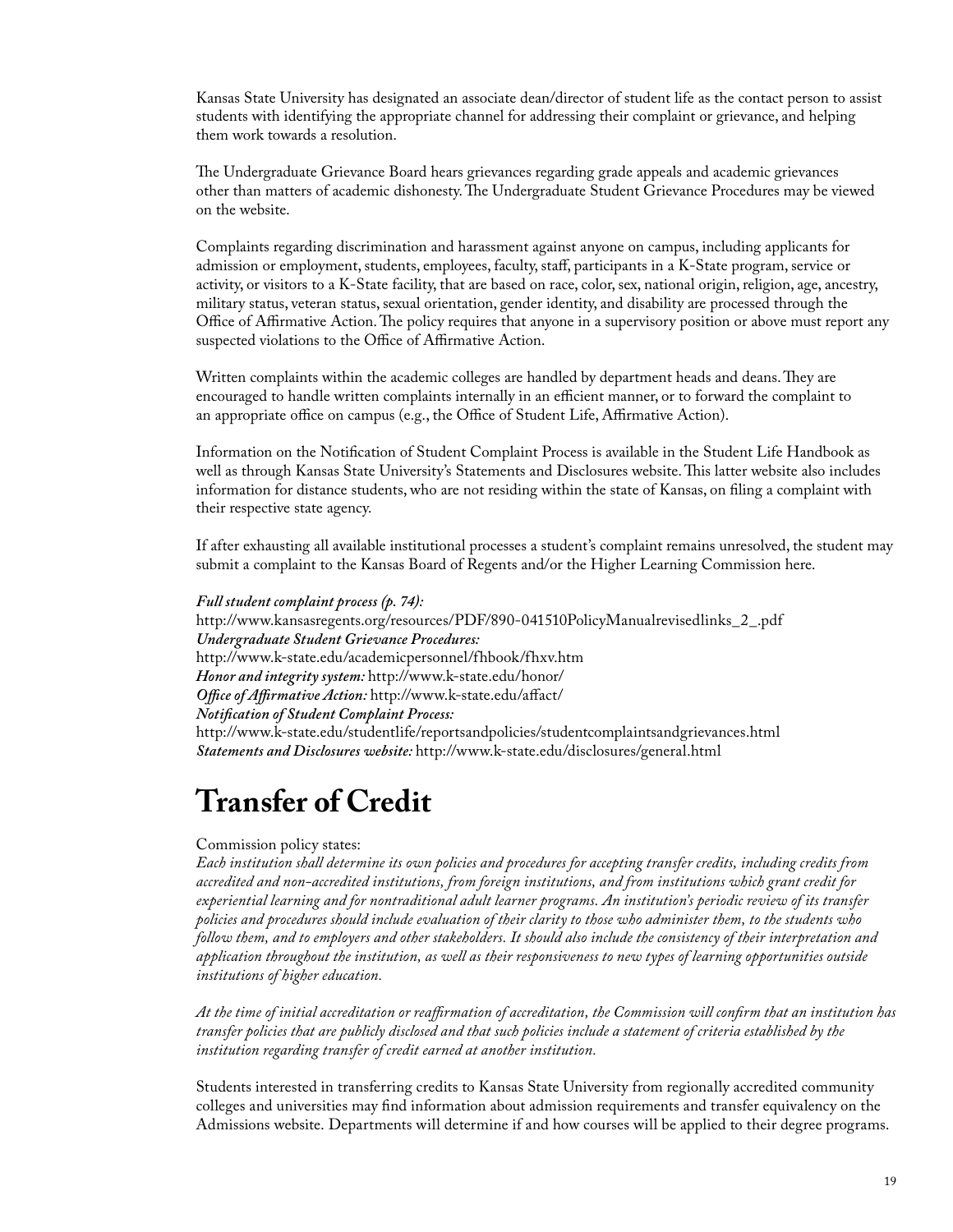<span id="page-19-0"></span>Transfer policies include:

- Minimum cumulative GPA of 2.0 on all transfer course work for students with 24 or more completed transfer hours.
- Transferred credits are not included in the calculation of a student's K-State GPA.
- Vocational and technical, remedial, and personal-interest courses do not transfer.
- English language courses from international schools are not accepted.
- Two religion courses from a religiously affiliated institution may be accepted.
- There is no time limit on how long ago a course was completed for it to transfer.

A select number of programs and colleges require prospective transfer students to have a GPA higher than 2.0, while others have selective admission based on academic performance and space availability. A list of these programs and colleges can be found.

In addition, K-State has transfer articulation agreements with 22 community and technical colleges throughout Kansas where students who have received an associate of arts or an associate of science degree are guaranteed junior classification towards a bachelor's degree. Additional information regarding 2+2 partnerships may be found on the website.

In 2011-2012 the Kansas Board of Regents is considering a more streamlined transfer and articulation process in which students who have taken 45 hours of a specific list of general education courses from any public institution of higher education in Kansas (including community colleges) would be allowed to transfer in those 45 hours of general education and satisfy the general education requirements of any of the public four-year institutions. At the time of this writing, this proposed policy had not yet been approved.

*Admission requirements and transfer equivalency:* 

http://www.k-state.edu/admissions/#p=apply%2Ftransfer.html *Selective admissions programs:*  http://catalog.k-state.edu/content.php?catoid=13&navoid=1406#tran\_admi.  *2+2 partnerships:* http://www.k-state.edu/2plus2/

# **Verification of Student Identity**

#### Commission policy states:

*Institutions offering distance education or correspondence education, as specified in the federal definitions reproduced herein solely for reference, shall have processes through which the institution establishes that the student who registers in the distance education or correspondence education courses or programs is the same student who participates in and completes and receives the academic credit.*

Kansas State University students, whether on-campus or distance, are required to establish a K-State eID and password upon enrollment to access centrally managed IT resources, including K-State Online, iSIS (student information system), and Webmail. Distance students, as well as on-campus students, must use their eID and password to log in to K-State Online to access course materials, syllabi, participate in chat rooms, view lectures, submit assignments, check grades, and other online functions. Students are not to disclose their eID or password to anyone, and IT requires all students to change their passwords twice a year during the fall and spring semesters.

Kansas State University offers a wide range of distance education degrees from bachelor's through doctorate, including minors and certificates, through the Division of Continuing Education. It is not the policy of the university to require test proctors for distance education courses; however, many faculty members do require a test proctor for examinations within their courses. Approximately 160 courses required the use of test proctors, resulting in around 530 proctored exams for each of the past two academic years.

For those courses that do require a test proctor, the student is notified from the Division of Continuing Education's Student and Faculty Services office about the resources available for locating an appropriate proctor. Students living close to the Manhattan area may utilize the testing center located within the Student and Faculty Services office on campus at no cost. Students who do not live within close proximity to the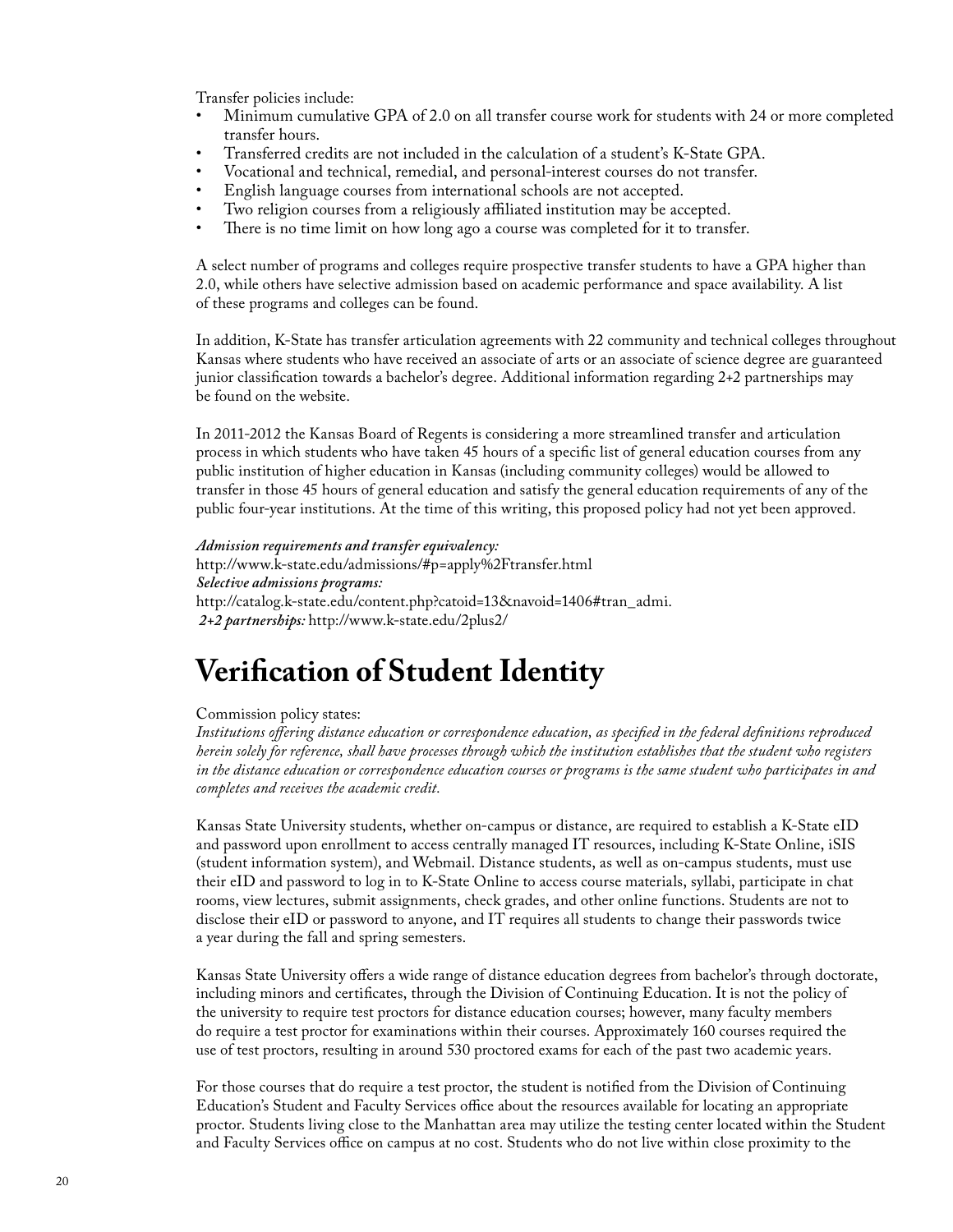<span id="page-20-0"></span>Manhattan campus may submit a Test Proctor Agreement form to identify an appropriate proctor where they reside, or utilize ProctorU (an online at-home proctoring service). Students are notified that any proctoring charges incurred are at student's own expense. Additional information on proctoring may be found on the website.

Kansas State University does not offer correspondence education.

*Proctoring:* http://www.dce.k-state.edu/students/services/exams.

# **Title IV Program and Related Responsibilities**

#### Commission policy states:

*The Commission will expect that its affiliated institutions comply if required with the Title IV requirements of the Higher Education Reauthorization Act as most recently amended. Therefore, institutions will provide evaluation teams, for review and consideration, the most recent default rates (and any default reduction plans approved by the U.S. Department of Education) and any other documents concerning the institution's program responsibilities under Title IV of the Act, including any results of financial or compliance audits and program reviews. The teams will weigh the information and its relationship to the Criteria for Accreditation, and/or the requirements of Candidacy program If a team determines that an institution's failure to meet Title IV default rate thresholds raises significant issues concerning the quality of education provided by the institution or the institution's ability to meet all other Commission requirements, it may recommend further monitoring, sanction, or withdrawal of affiliation.*

The Commission reserves the right to review an institution's status when the U.S. Department of Education findings have proven significant noncompliance with the Act.

### **General Program Responsibilities**

Kansas State University has a valid and active Program Participation Agreement with the U.S. Department of Education under which the university is eligible to participate in each of the following listed Title IV, Higher Education Act, HEA, programs: Federal Pell Grant Program, Federal Family Education Loan Program, Federal Direct Student Loan Program, Federal Perkins Loan Program, Federal Supplemental Educational Opportunity Grant Program, Federal Work Study Program, Teacher Education Assistance for College and Higher Education Grant Program, and the Iraq and Afghanistan Service Grant Program. The Program Participation Agreement was most recently renewed in 2011 with the U.S. Department of Education with subsequent renewal application due by December 31, 2016.

Kansas State University has no limitations, suspensions, or termination actions to report in regard to any U.S. Department of Education findings per its participation in Title IV federal student aid programs. Along those same lines, Kansas State University has nothing to disclose in terms of fines, letters of credit, or heightened monitoring by the U.S. Department of Education.

#### **Financial Responsibility Requirements**

Kansas State University is audited within the annual audit report of the state of Kansas, through the Kansas Legislative Division of Post Audit. Kansas State University's A-133 audit results may be viewed on page 10 of the Audit Report. To address the findings in the report, the Office of Student Financial Assistance has implemented procedures to ensure that dual-enrolled students do not receive excess Pell awards.

#### *Kansas Legislative Division of Post Audit report:*

[http://www.kansas.gov/postaudit/audits\\_fin10.shtml](http://www.kslpa.org/index.php) *Kansas State University's A-133 audit results (p.10):*  http://www.kansas.gov/postaudit/audits\_fc/summary\_problem\_findings.pdf

### **Default Rates**

The U.S. Department of Education has calculated the official default rates for Kansas State University for FY 2007 through FY 2009. The default rates are as follows: 3.0 percent, 3.3 percent, and 2.7 percent respectively. It should be noted that the national cohort default rate (for all institutions) for the same time period are: 8.8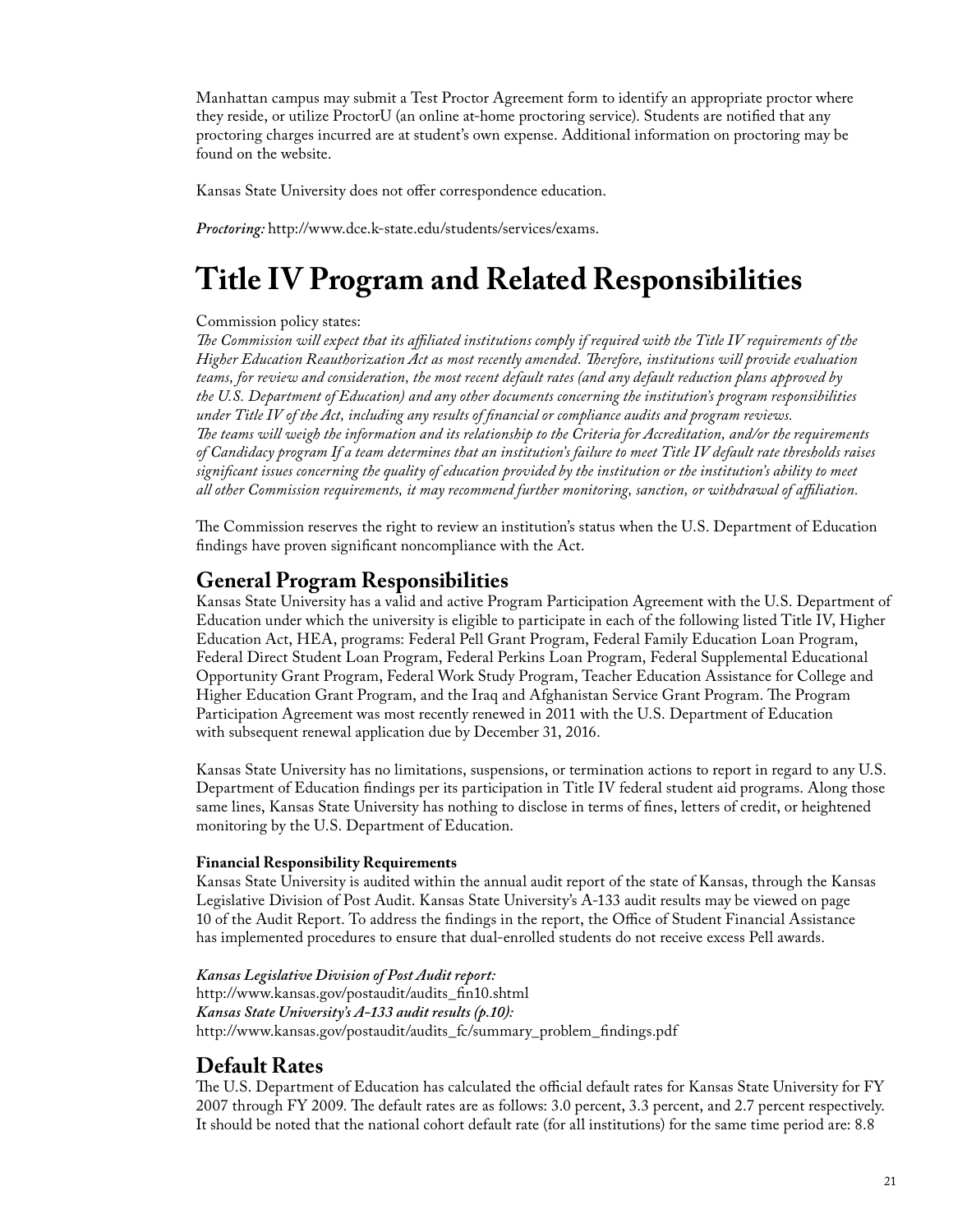percent, 7.0 percent, and 6.7 percent respectively. For the public institution sector, the national cohort default rates were: 7.2 percent, 6.2 percent and 5.9 percent.

Kansas State University's official cohort default rates were less than that of four-year public institutions for the same time period, and have not triggered a U.S. Department of Education review. Additional information regarding the official cohort default rates for schools from the U.S. Department of Education may be viewed on the websites.

*Official cohort default rates from the U.S. Department of Education:*  http://www2.ed.gov/offices/OSFAP/defaultmanagement/cdr.html

#### **Campus Crime Information, Athletic Participation and Financial Aid, and Related Disclosures**

As part of monitoring campus environment and safety issues, the Office of Student Life at Kansas State University prepares and maintains campus safety reports in accordance with the Jeanne Clery Disclosure of Campus Security Policy and Campus Crime Statistics Act (Clery Act).

All Kansas State University students receive an email from the Office of Student Life notifying them of the annual disclosure of the Campus Security and Fire Safety Reports for each of our three campuses.

Kansas State University also makes available upon request to students, potential students, and the public, the OPE Equity in Athletics report produced by the Compliance Services office in athletics. This report collects financial and statistical information on men's and women's intercollegiate sports.

Additional disclosure information may be obtained from K-State's Statements and Disclosures website . Samples of these disclosures are available upon request.

#### *Campus safety reports for Manhattan and Salina:*

http://www.k-state.edu/studentlife/reportsandpolicies/index.html *OPEC Equity in Athletics report:* http://www.kstatesports.com/ot/eada-report.html *K-State's Statements and Disclosures website:* http://www.k-state.edu/disclosures/

### **Student Right to Know**

The Offices of Planning and Analysis, Admissions, and Student Financial Assistance collaborate to compile retention and graduation rates by gender, race/ethnicity, college, Pell status, and as a university. This information is housed on the Office of Planning and Analysis' website, and is also available through the Statements and Disclosures website.

Kansas State University has compiled various resources for prospective students, current students, employees, parents, and the community about Kansas State University in accordance with the Higher Education Opportunity Act (reauthorized: 2008) and other federal/state regulatory agencies on our Statements and Disclosures website. Information on cost of attendance, refund policy, withdrawing, list of academic programs, and more are divided into 11 categories on the website, and provide links to specific websites or downloadable reports.

Students who wish to study abroad are required to have at least a 2.5 GPA, while some programs like those in the College of Architecture, Planning, and Design require a minimum GPA of 3.0. Additional information regarding study abroad at Kansas State University may be viewed on their website .

*Retention and graduation rates:* http://www.k-state.edu/pa/statinfo/retention/ *Statements and Disclosures website:* http://www.k-state.edu/disclosures/ *Study abroad:* http://www.k-state.edu/studyabroad/

### **Satisfactory Academic Progress and Attendance Policies**

Kansas State University's Satisfactory Academic Progress and Attendance Policies may be found in the university's catalogs.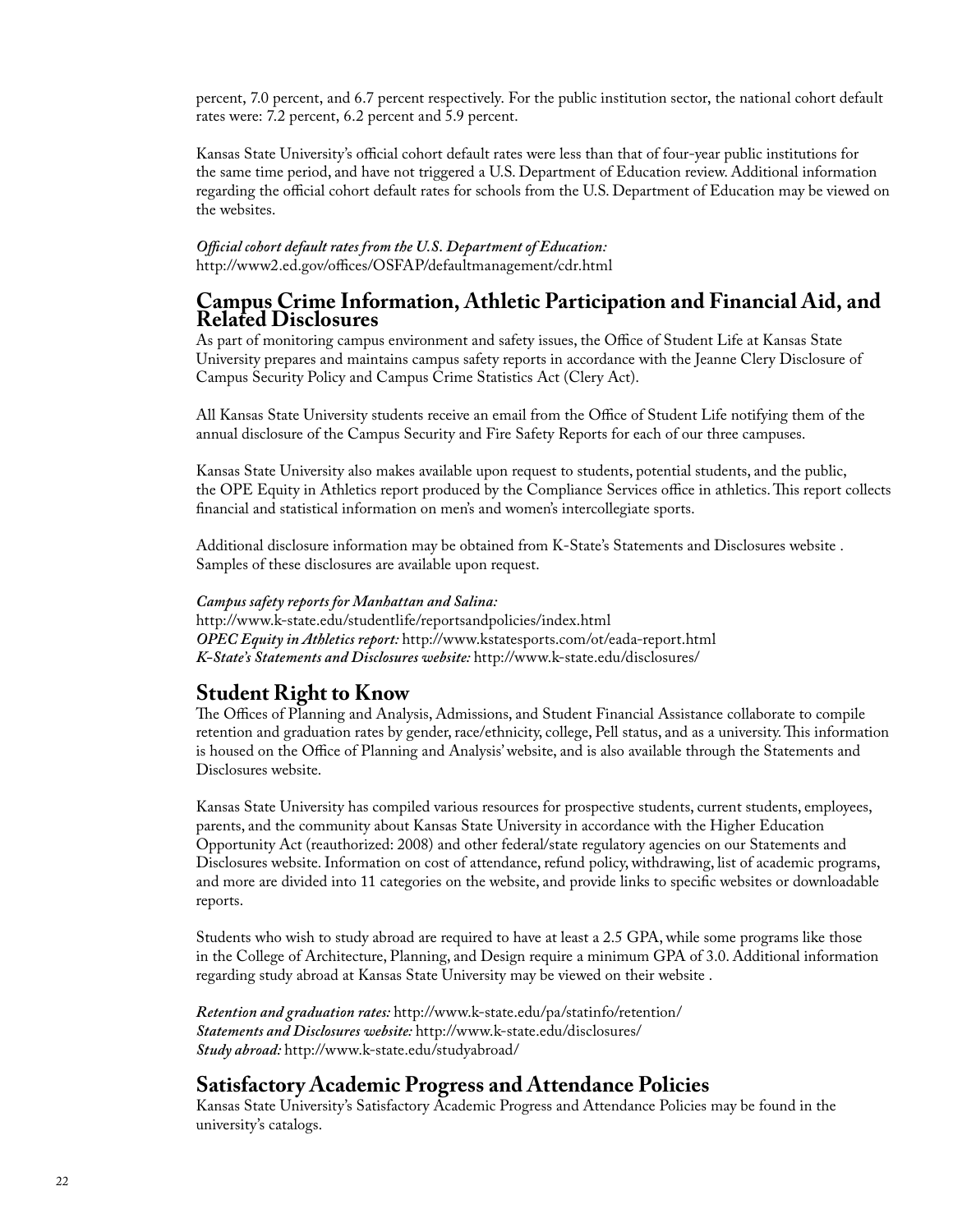As an institution offering federal Title IV financial assistance, Kansas State University is required to measure Satisfactory Academic Progress of each attending student on a regular basis. In order for a student to become eligible and maintain financial aid, the student must maintain SAP. K-State's Office of Student Financial Assistance is responsible for measuring SAP for the purposes of monitoring federal Title IV student aid eligibility. SAP is measured at the conclusion of each regularly scheduled semester/term (fall, spring, and summer).

For students pursuing an undergraduate degree the maximum attempted units may not exceed 150 percent of the published length of the educational program. For students pursuing a graduate degree the maximum attempted units may not exceed 200 percent of the published length of the educational program. For students pursuing a doctor of veterinary medicine degree the maximum attempted units may not exceed 150 percent of the published length of the educational program.

Attendance policies are determined by the instructor of each course. Instructors will determine if, and the manner in which, work and examinations missed may be made up.

The Office of Student Financial Assistance monitors "academic related activity" of student eligibility by contacting individual instructors in instances where a student drops a course during the term and/or where a failing grade has been recorded at the conclusion of the term. As part of their communication they make a good faith effort to explain what types of activities may be legitimately interpreted as participation by the student in academic related activities. Furthermore, they communicate to the instructor that the determination of whether a student participated in an academic related activity may not be premised on student self-certification.

At the time of this writing, a task force is being assembled to develop a stronger, more sustainable, mechanism that will allow for faculty to monitor and report students receiving financial aid who remain enrolled yet take part in no academic related activities. It is the charge of this group to develop strategies that can be implemented across the university.

#### *Satisfactory Academic Progress and Attendance Policies:*

http://catalog.k-state.edu/content.php?catoid=13&navoid=1414 http://catalog.k-state.edu/content.php?catoid=13&navoid=1408#cour\_atte

### **Contractual Relationships**

Kansas State University has a contractual relationship to offer academic programs at the U.S. Army Command General Staff College in Ft. Leavenworth, Kansas, for active or retired military personnel. K-State currently offers three master's degrees and one doctoral degree at the Fort.These programs were examined more closely in the fall 2011 visit from the Higher Learning Commission that focused on K-State's use of additional locations.The programs at Ft. Leavenworth are K-State degrees, offered mainly by K-State faculty (with some assistance from adjunct faculty members at Ft. Leavenworth), using either remote teleconferencing technology or face-to-face on-site facilities at Ft. Leavenworth. The facilities at Ft. Leavenworth are the most up-to-date in the state of Kansas.

The director of the graduate programs at the Fort reports to the dean of the Graduate School at K-State. The director works with Ft. Leavenworth officials to identify needed degrees desired by military personnel, but the offering of degrees and courses at Ft. Leavenworth is up to the faculty at K-State.

### **Consortial Relationships**

Kansas State University has one consortial agreement with 10 institutions representing the Great Plains Interactive Distance Education Alliance (GPIDEA), and another with 19 institutions participating in the AG\*IDEA (an affiliate of GPIDEA).

Through GPIDEA/AG\*IDEA, students can complete a number of online degrees from their "home" institution while taking courses from experts in the field from a multitude of participating institutions.

*GPIDEA:* http://www.k-state.edu/ksugpidea/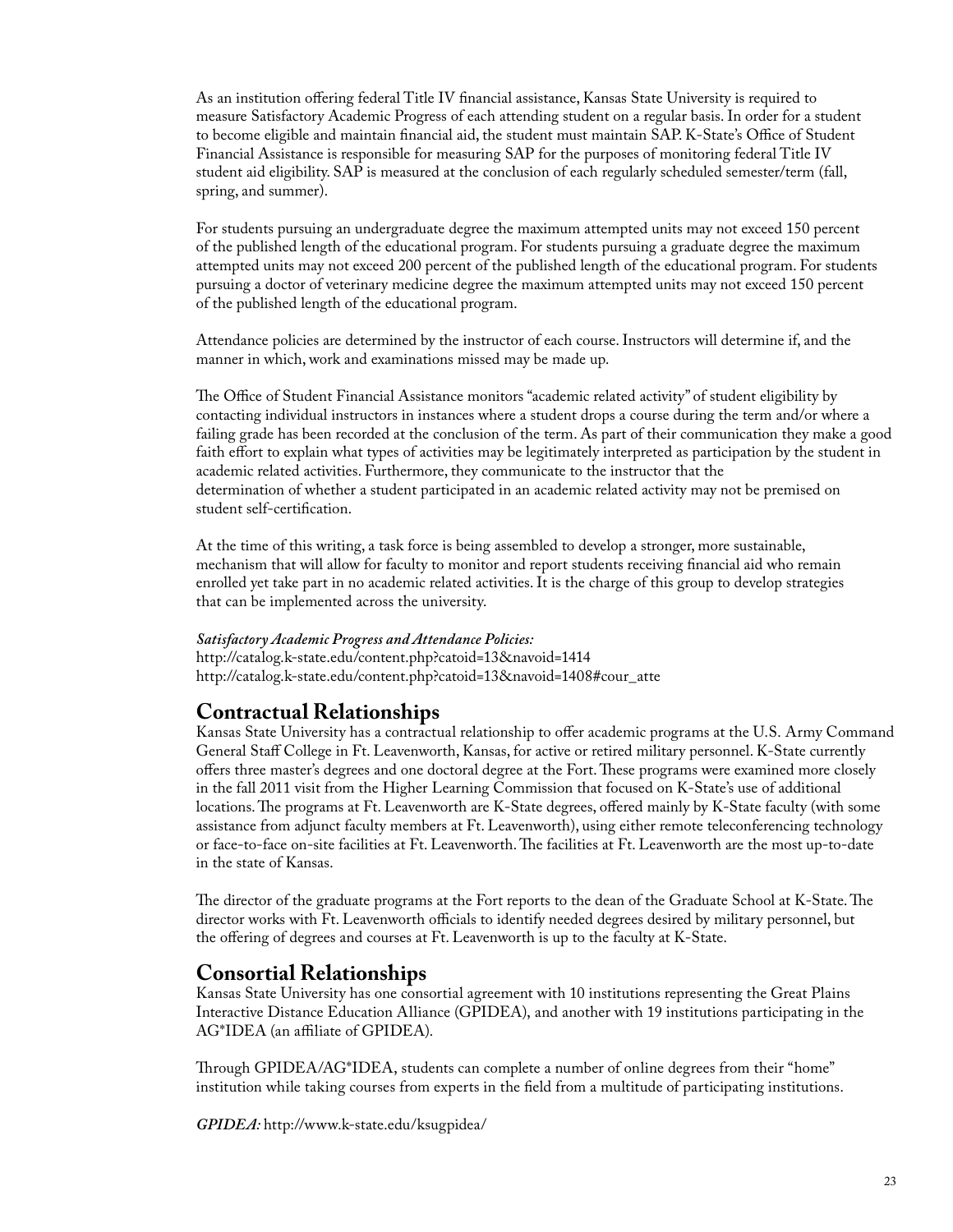# <span id="page-23-0"></span>**Institutional Disclosures and Advertising and Recruiting Materials**

Commission policy states:

*An organization affiliated with the Commission shall state its affiliation in its print and/or electronic catalogs and official handbooks for faculty and students. The institution's disclosure of its affiliation with the Commission shall use the Commission's prescribed format. To fulfill federal requirements, the organization shall include the Commission's address and telephone number when it makes reference to its affiliation; however, the organization may provide the Commission's web address in lieu of providing the Commission's mailing address and telephone number. In electronic documents containing reference to the affiliation with the Commission, an organization shall use the Commission's electronic collective membership mark.*

Kansas State University discloses its accreditation status by the Higher Learning Commission of the North Central Association of Colleges and Schools on the university's accreditation website and undergraduate and graduate catalogs. This notation is also included in various advertising and recruiting materials. Copies of our advertising and recruiting materials will be made available in the resource room.

*K-State's accreditation website:* http://www.k-[state.edu/assessment/accreditation/ksu.htm](http://www.k-state.edu/assessment/accreditation/ksu.htm) *Undergraduate catalog:* http://catalog.k-state.edu/content.php?catoid=13&navoid=1403 *Graduate catalog:* http://catalog.k-state.edu/content.php?catoid=2&navoid=83

# **Relationships with Other Accrediting Agencies and with State Regulatory Bodies**

Commission policy states:

*Because the Commission accredits an institution as a whole, it will not omit from its evaluation any area or program of an institution. However, the Commission's affiliation with the institution, accreditation or candidacy, shall not be interpreted as being equivalent to specialized or professional accreditation of individual programs.*

*Institutional accreditation is not automatically affected by the accreditation given or withheld by any particular professional association, although the Commission does take cognizance of the standards set by professional societies. The Commission will receive reports of other accrediting agencies to identify any adverse or probationary actions taken by professional accreditation agencies and will also expect that institutions will disclose such actions. The Commission will undertake prompt review of an institution whenever it has received an adverse or probationary action from a recognized professional or specialized accreditor to determine whether additional review or Commission action, including sanction or withdrawal of accreditation, is appropriate. The Commission may undertake its review in any way provided for in Commission policy.*

More than 50 Kansas State University programs, laboratories, schools, and three colleges are accredited, licensed, certified, or approved by specialized accrediting agencies. Accreditation ranges from our Department of Music (National Association of Schools of Music) to professional pilot (Aviation Accreditation Board International). In addition, our education programs are regulated by the Kansas State Department of Education.

*K-State's accredited programs:* http://www.k-state.edu/assessment/accreditation/ksu.htm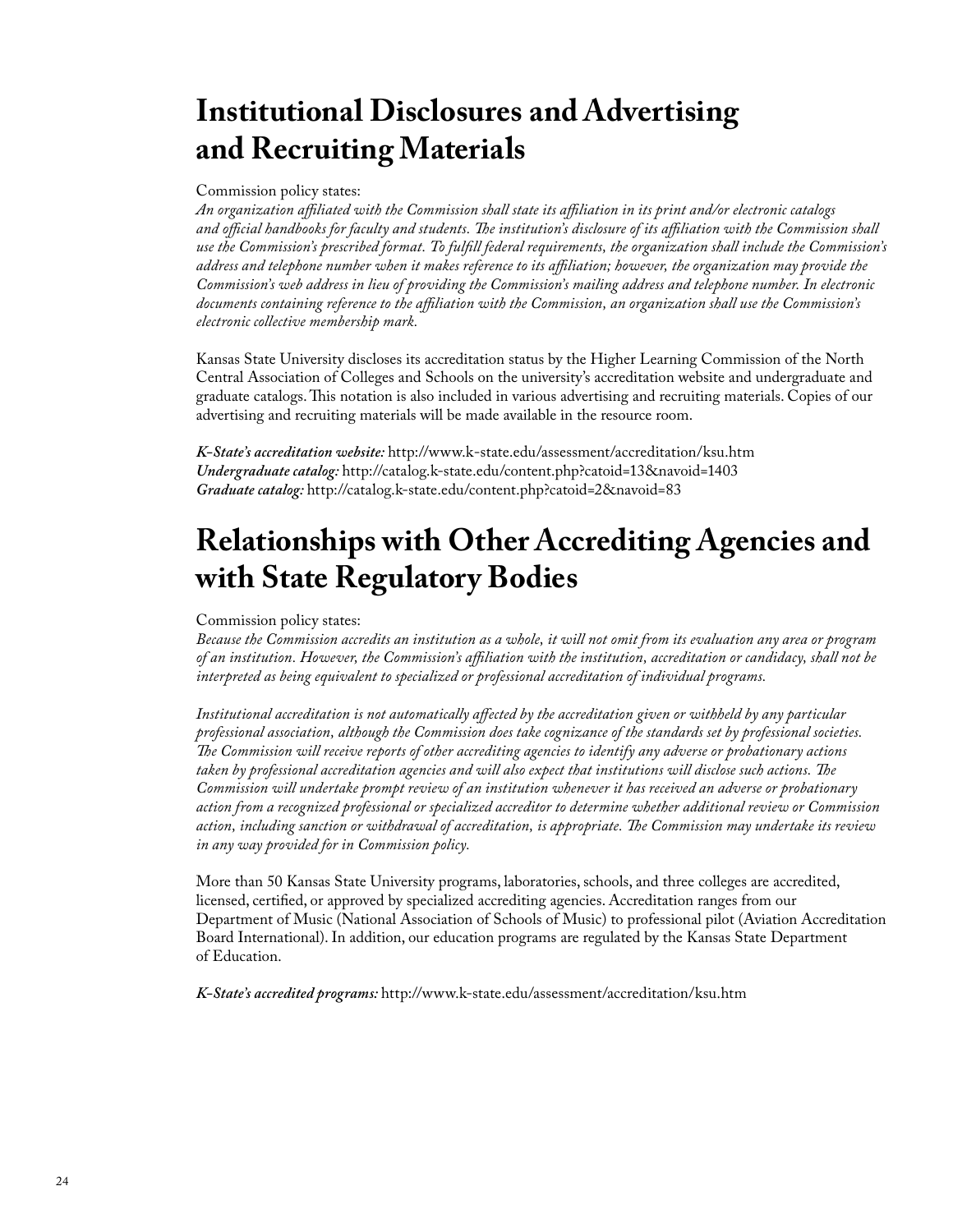# **Public Notification of Comprehensive Evaluation Visit and Third Party Comment**

Commission policy states:

*The Commission shall seek comment from third parties about institutions being evaluated for accreditation or candidacy. Institutions scheduled for comprehensive evaluations shall publicize the forthcoming evaluation in accordance with established Commission procedures regarding content, dissemination, and timing.*

The executive and steering committees have sought feedback from the university and community members throughout the entire self-study process. The self-study chair made presentations and provided updates to various colleges, programs, and university groups. We have also held retreats (http://www.k-state.edu/hlcstudy/ retreats/) since fall 2009 to provide updates and gain feedback from the university community.

Kansas State University's Division of Communications and Marketing wrote and distributed notifications regarding K-State's upcoming accreditation site visit and third party comment process to various media outlets within and outside the state of Kansas. The third party comment process is also included on our HLC Self-Study website. Examples of the notifications will be made available in the resource room.

*HLC retreats:* http://www.k-state.edu/hlcstudy/retreats/ *HLC third party comment process:* http://www.k-state.edu/hlcstudy/feedback/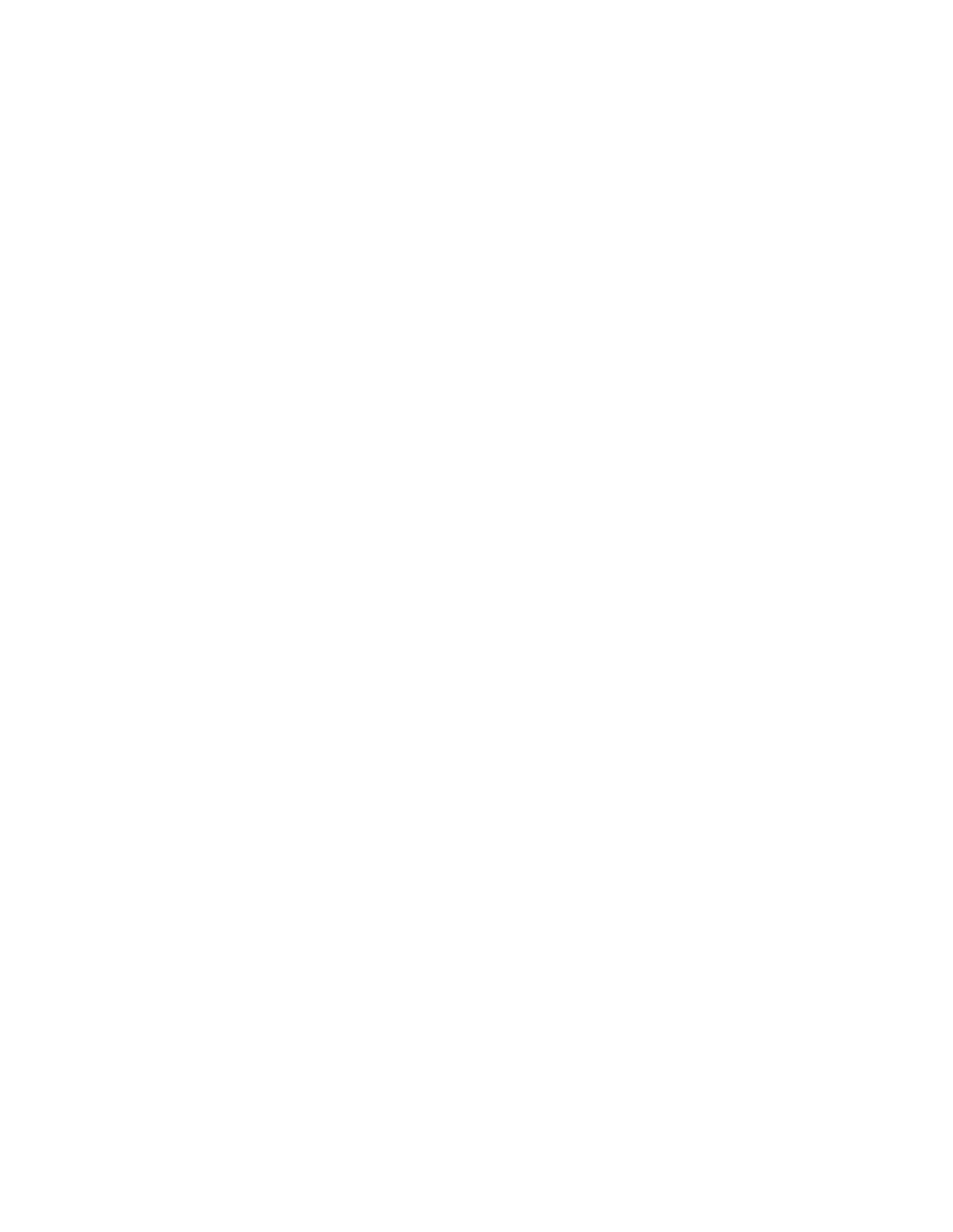# <span id="page-26-0"></span>**Materials Available in the Resource Room to the Team**

**Minutes of major organizational committees, including self-study committee** [K-State's HLC Self-Study Website](http://www.k-state.edu/hlcstudy/)

**Reports referenced in the self-study report or used by working committees** Diversity Report

[Research Infrastructure Task Force Report](http://www.k-state.edu/president/initiatives/ritf/)

[The Impact of the Kansas Board of Regents System to the State's Economy](http://www.kansasregents.org/regents_release_statewide_economic_impact_study)

[The K-State 8 General Education Program Proposal](http://www.k-state.edu/kstate8/proposal.html)

#### **Assessment of student learning documentation: goals, measures, instruments, benchmarks, plan, annual report, program report** [Assessment at K-State](http://www.k-state.edu/assessment/degprogunit/)

Assessment Reports Folder (flash drive: resource room materials)

Program Review Reports Folder (flash drive: resource room materials)

#### **Policies and procedures related to curriculum adoption, review, and evaluation**

Course and Curriculum Approval-Registrar's website

**Self-Study report** K-State's HLC Self-Study Report

### **Policies on learning resources, including libraries, and formal agreements for the shared use of learning resources**

Library Documents (flash drive: resource room materials)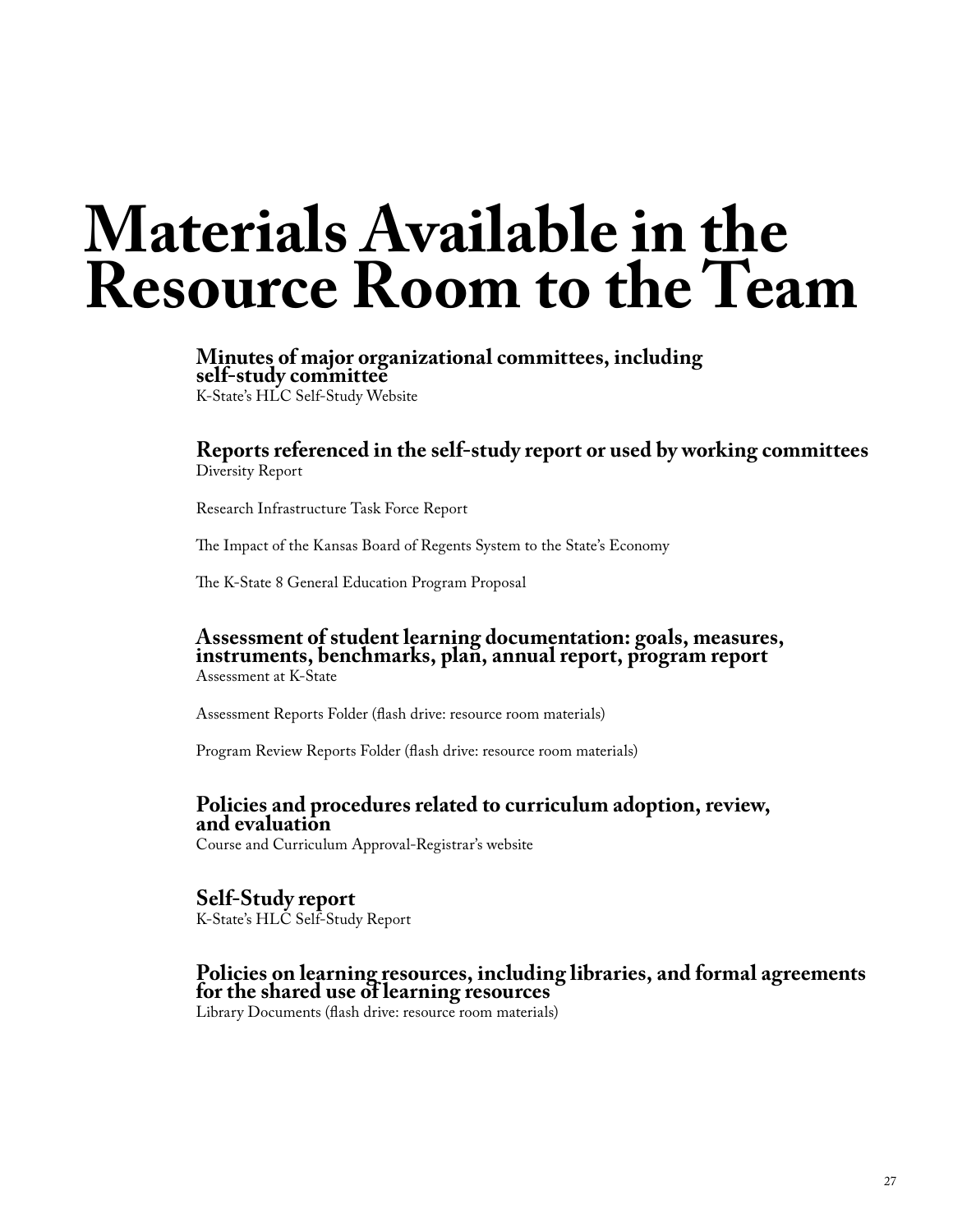### **Policies on interaction with other academic organizations and programs**

University Handbook, Appendix S: Policy on Conflict of Interest and Conflict of Time Commitment

PPM Chapter 7010: Pre-Award Services

### **Policies for allocation and use of computer resources**

See Policy and Procedures Manual, Chapter 3400 under Computing and Information Technology

#### **Budgets and expenditure reports for units, programs, and the organization as a whole, and the organizational audits, at least for the prior five years**

Financial Reports (flash drive: resource room materials)

#### **Physical facilities master plan**

Master Plan Update

### **Maintenance plans**

2011 Capital Improvements Summary

FY 12 Rehabilitation and Repair Projects

FY 13 Rehabilitation and Repair Projects

### **Catalogs, bulletins, viewbooks, and other promotional literature**

Undergraduate Student Catalog

Graduate Student Catalog

Viewbook example

Hard copies of promotional literature will be made available in the resource room

### **Academic admission, good standing, transfer, and completion policies**

Undergraduate Admissions; includes freshman and transfer admissions

- **Grades**
- Academic Policy
- Transfer Information

Graduate School Admissions

**Grades** 

### **Policies related to the employment, orientation, supervision, and evaluation of full-time faculty, part-time faculty, and teaching assistants**

University Handbook, Section C: Identity, Employment, Tenure

University Handbook, Appendix Q: Guidelines for Evaluating Faculty and Unclassified Professionals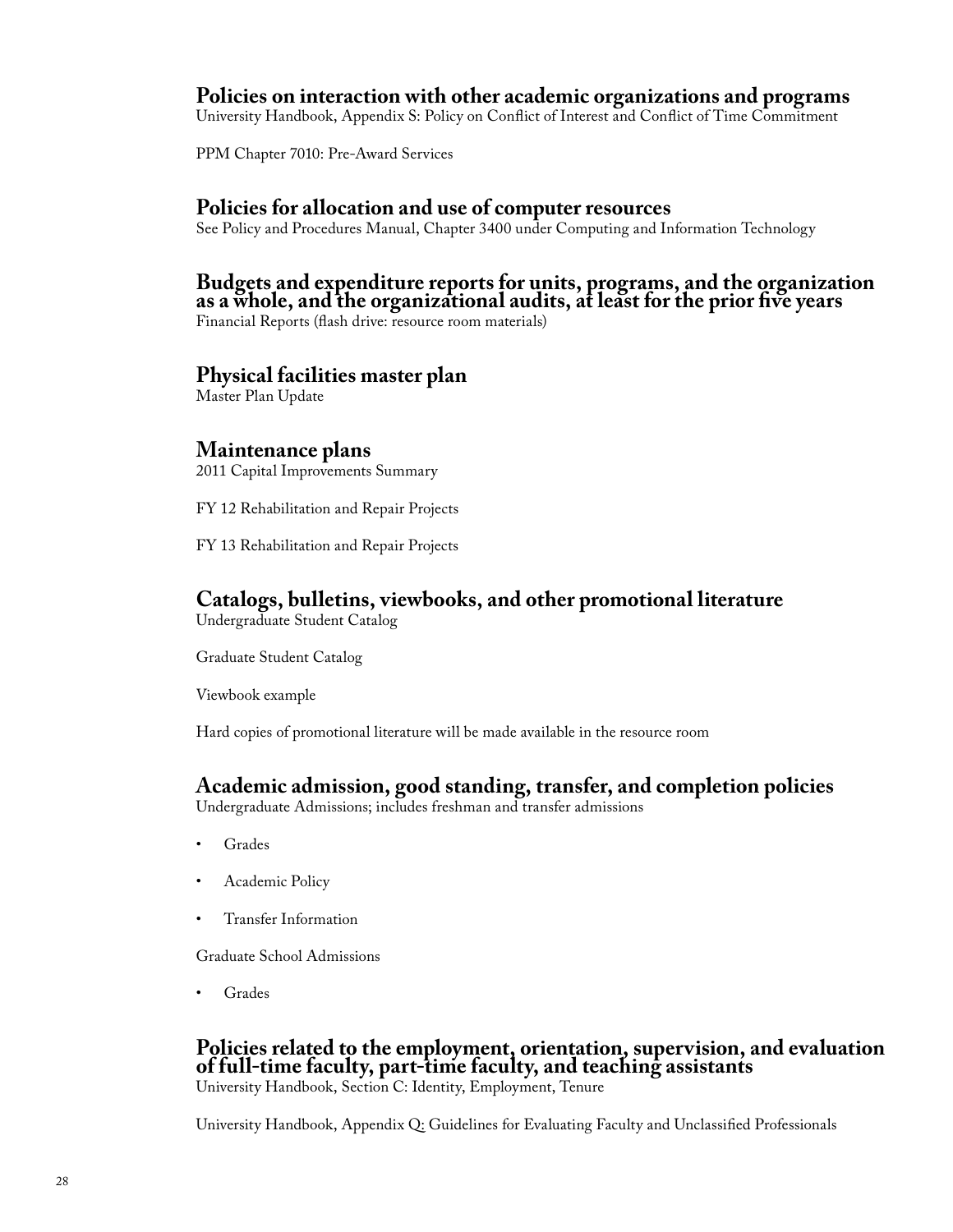### **Faculty, student, and staff handbooks**

University Handbook

Undergraduate Student Handbook

Graduate Student Handbook

Student Life Handbook

### **Bylaws of faculty and staff assemblies or other representative bodies** Faculty Senate

Classified Senate

### **Governance documents: charter, bylaws, policies, membership, minutes, reports**

Kansas Board of Regents

Kansas Board of Regents Policy Manual

**Complete roster of all faculty members (full- and part-time) and their teaching assignments during the current academic term** Faculty Roster

# **Formal agreements for all consortial and contractual relationships**

Agreements will be made available in resource room

### **Student service policies (residence, governance, health, financial aid, student records), and the refund policy**

Student Health and Safety Policies

Student Governing Association

Student Financial Assistance

Office of Student Financial Assistance

Student Records

Refund Policy

### **Board rosters, charters, and bylaws, including those of separately incorporated entities (e.g., research, development, foundation, alumni associations, or athletic corporations)**

Center for Engagement and Community Development

K-State Alumni Association

K-State Athletics